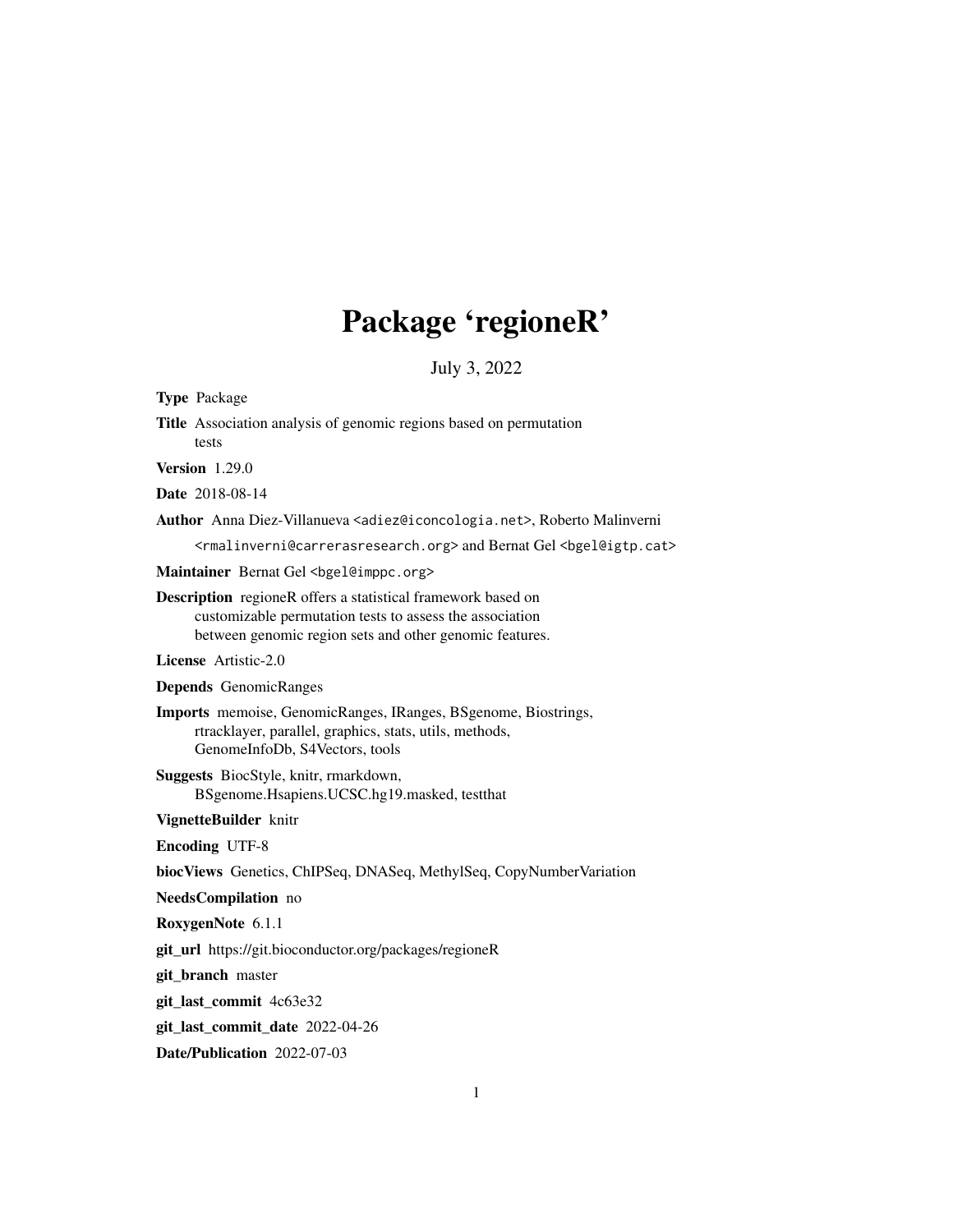## R topics documented:

#### **Index** [41](#page-40-0)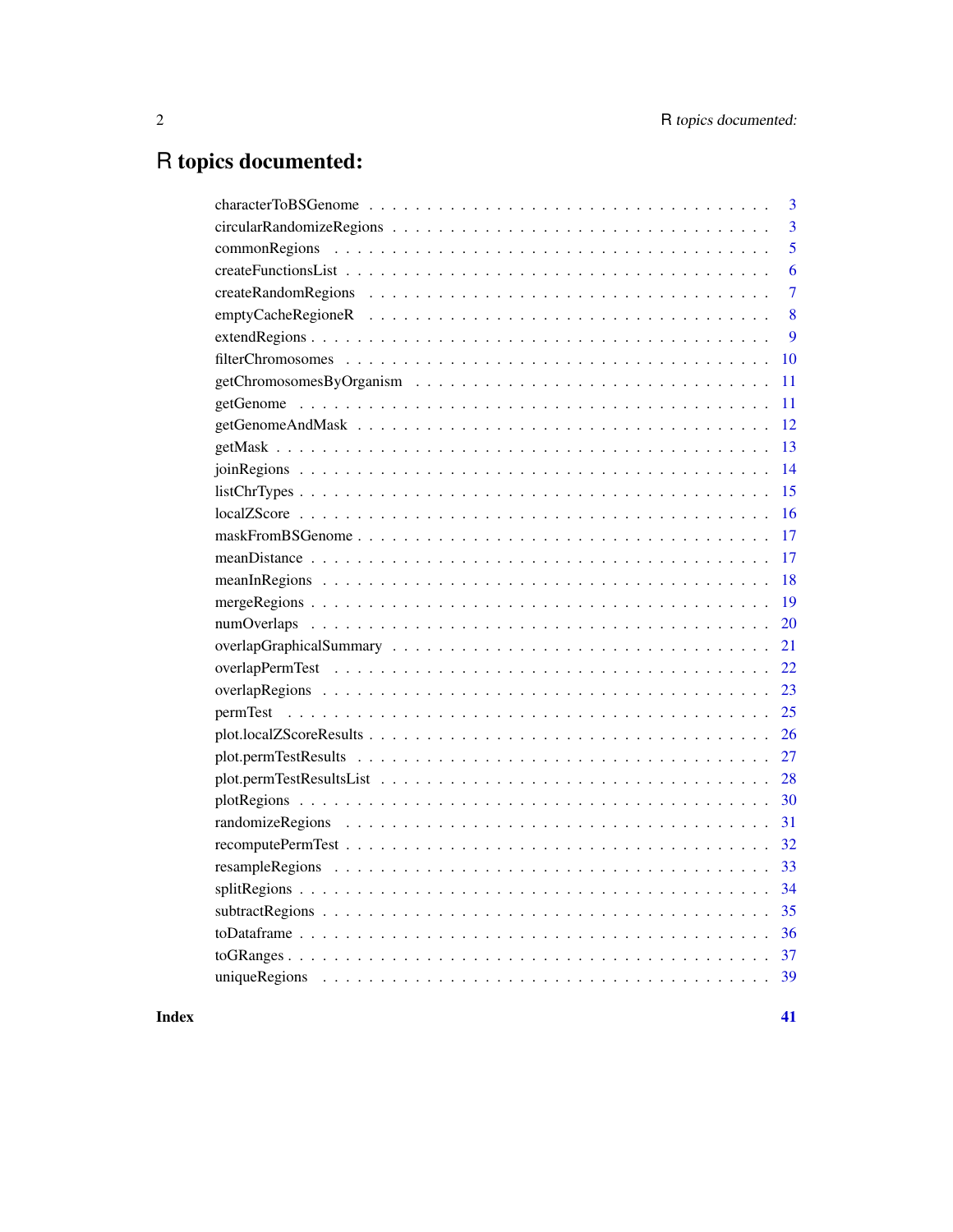<span id="page-2-1"></span><span id="page-2-0"></span>characterToBSGenome *characterToBSGenome*

#### Description

Given a character string with the "name" of a genome, it returns a [BSgenome](#page-0-0) object if available.

#### Usage

```
characterToBSGenome(genome.name)
```
#### Arguments

genome.name a character string uniquely identifying a [BSgenome](#page-0-0) (e.g. "hg19", "mm10" are ok, but "hg" is not)

#### Value

A [BSgenome](#page-0-0) object

#### Note

This function is memoised (cached) using the memoise package. To empty the cache, use forget(charecterToBSGenome)

#### See Also

[getGenomeAndMask](#page-11-1), [maskFromBSGenome](#page-16-1)

#### Examples

g <- characterToBSGenome("hg19")

<span id="page-2-2"></span>circularRandomizeRegions

*Circular Randomize Regions*

#### Description

Given a set of regions A and a genome, this function returns a new set of regions created by applying a random spin to each chromosome.

#### Usage

circularRandomizeRegions(A, genome="hg19", mask=NULL, max.mask.overlap=NULL, max.retries=10, verbose=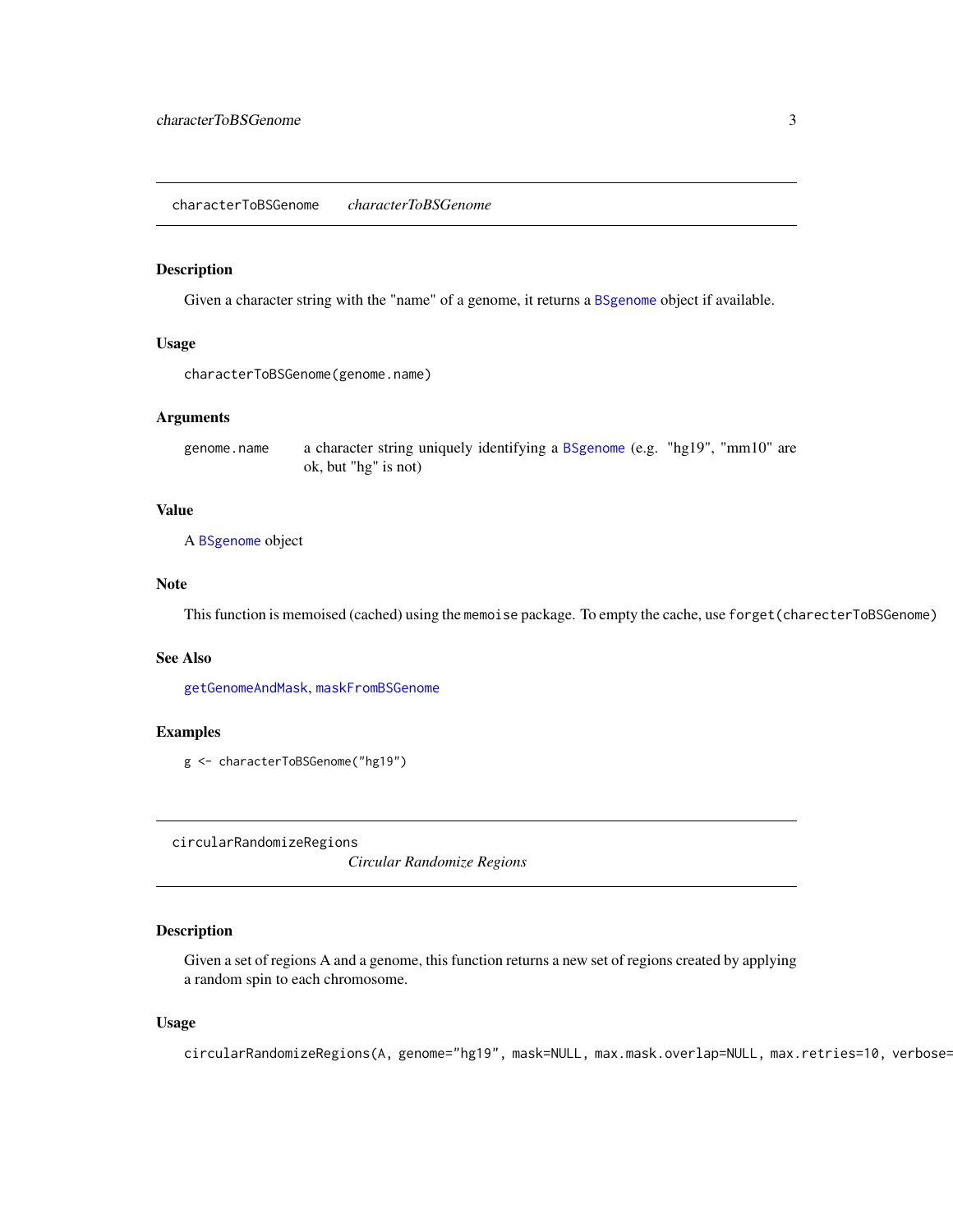#### <span id="page-3-0"></span>**Arguments**

| A                | The set of regions to randomize. A region set in any of the accepted formats by<br>toGRanges (GenomicRanges, data.frame, etc)                                                                                                                                                                                                                                                               |
|------------------|---------------------------------------------------------------------------------------------------------------------------------------------------------------------------------------------------------------------------------------------------------------------------------------------------------------------------------------------------------------------------------------------|
| genome           | The reference genome to use. A valid genome object. Either a GenomicRanges<br>or data. frame containing one region per whole chromosome or a character<br>uniquely identifying a genome in BSgenome (e.g. "hg19", "mm10" but not "hg").<br>Internally it uses getGenomeAndMask.                                                                                                             |
| mask             | The set of regions specifying where a random region can not be (centromeres,<br>repetitive regions, unmappable regions). A region set in any of the accepted<br>formats by toGRanges (GenomicRanges, data. frame, ). If NULL it will try<br>to derive a mask from the genome (currently only works is the genome is a<br>character string) and if NA it will explicitly give an empty mask. |
| max.mask.overlap |                                                                                                                                                                                                                                                                                                                                                                                             |
|                  | numeric value                                                                                                                                                                                                                                                                                                                                                                               |
| max.retries      | numeric value                                                                                                                                                                                                                                                                                                                                                                               |
| verbose          | a boolean.                                                                                                                                                                                                                                                                                                                                                                                  |
| $\cdots$         | further arguments to be passed to or from methods.                                                                                                                                                                                                                                                                                                                                          |

#### Details

This randomization strategy is useful when the spatial relation between the regions in the RS is important and has to be conserved.

#### Value

It returns a [GenomicRanges](#page-0-0) object with the regions resulting from the randomization process.

#### See Also

[randomizeRegions](#page-30-1), [toDataframe](#page-35-1), [toGRanges](#page-36-1), [getGenome](#page-10-1), [getMask](#page-12-1), [getGenomeAndMask](#page-11-1), [characterToBSGenome](#page-2-1), [maskFromBSGenome](#page-16-1), [resampleRegions](#page-32-1), [createRandomRegions](#page-6-1)

#### Examples

```
A <- data.frame("chr1", c(1, 10, 20, 30), c(12, 13, 28, 40))
mask <- data.frame("chr1", c(20000000, 100000000), c(22000000, 130000000))
genome <- data.frame(c("chr1", "chr2"), c(1, 1), c(180000000, 20000000))
circularRandomizeRegions(A)
```
circularRandomizeRegions(A, genome=genome, mask=mask, per.chromosome=TRUE, non.overlapping=TRUE)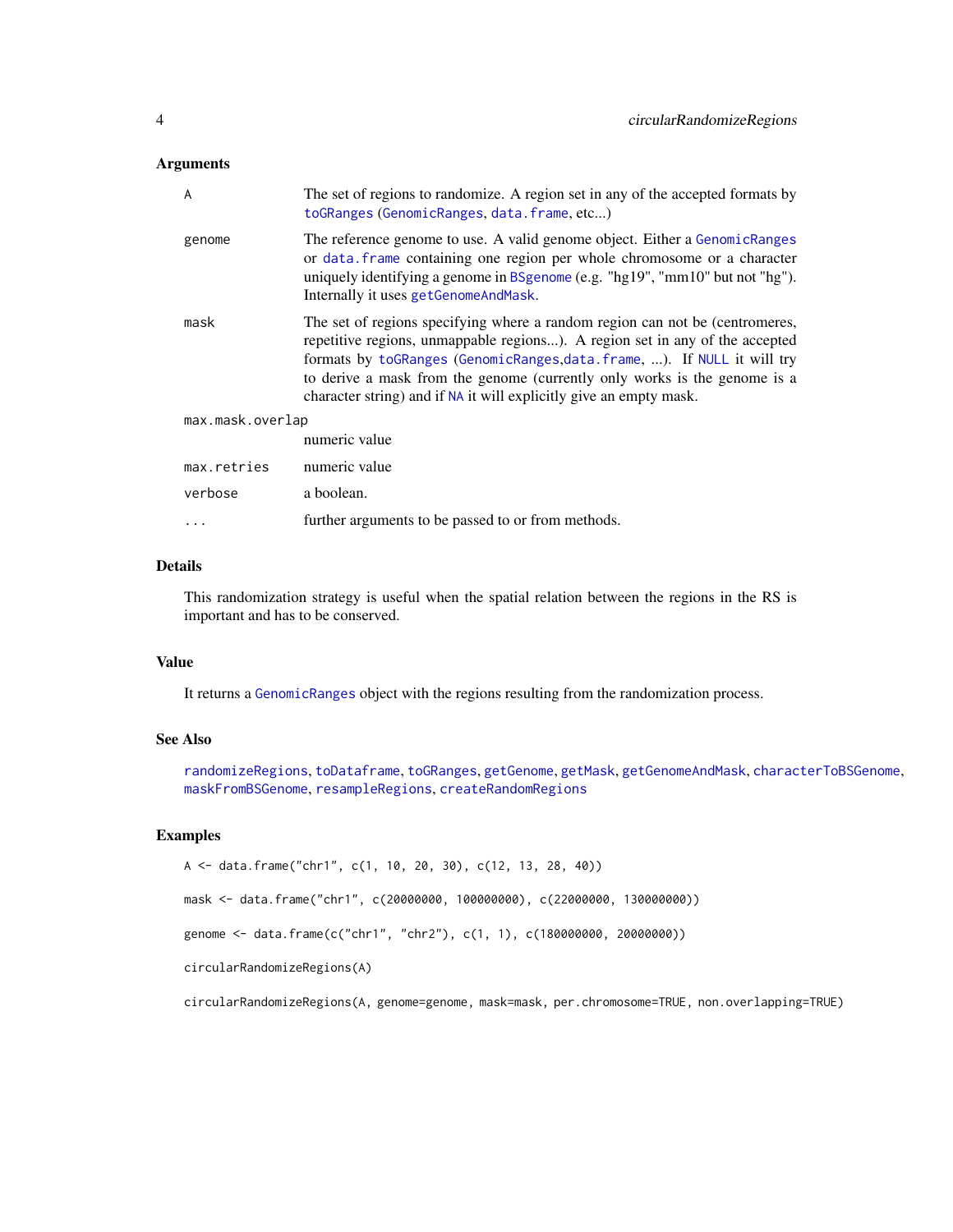<span id="page-4-1"></span><span id="page-4-0"></span>commonRegions *Common Regions*

Returns the regions that are common in two region sets, its intersection.

#### Usage

commonRegions(A, B)

#### Arguments

Description

| A | a region set in any of the accepted formats by to GRanges (Genomic Ranges,<br>data.frame.etc) |
|---|-----------------------------------------------------------------------------------------------|
| B | a region set in any of the accepted formats by to GRanges (Genomic Ranges,<br>data.frame.etc) |

#### Value

It returns a [GenomicRanges](#page-0-0) object with the regions present in both region sets.

#### Note

All metadata (additional columns in the region set in addition to chromosome, start and end) will be ignored and not present in the returned region set.

#### See Also

[plotRegions](#page-29-1), [toDataframe](#page-35-1), [toGRanges](#page-36-1), [subtractRegions](#page-34-1), [splitRegions](#page-33-1), [extendRegions](#page-8-1), [joinRegions](#page-13-1), [mergeRegions](#page-18-1), [overlapRegions](#page-22-1)

#### Examples

A <- data.frame("chr1", c(1, 10, 20, 30), c(12, 13, 28, 40))

```
B <- data.frame("chr1", 25, 35)
```

```
commons <- commonRegions(A, B)
```

```
plotRegions(list(A, B, commons), chromosome="chr1", regions.labels=c("A", "B", "common"), regions.colors=3:1)
```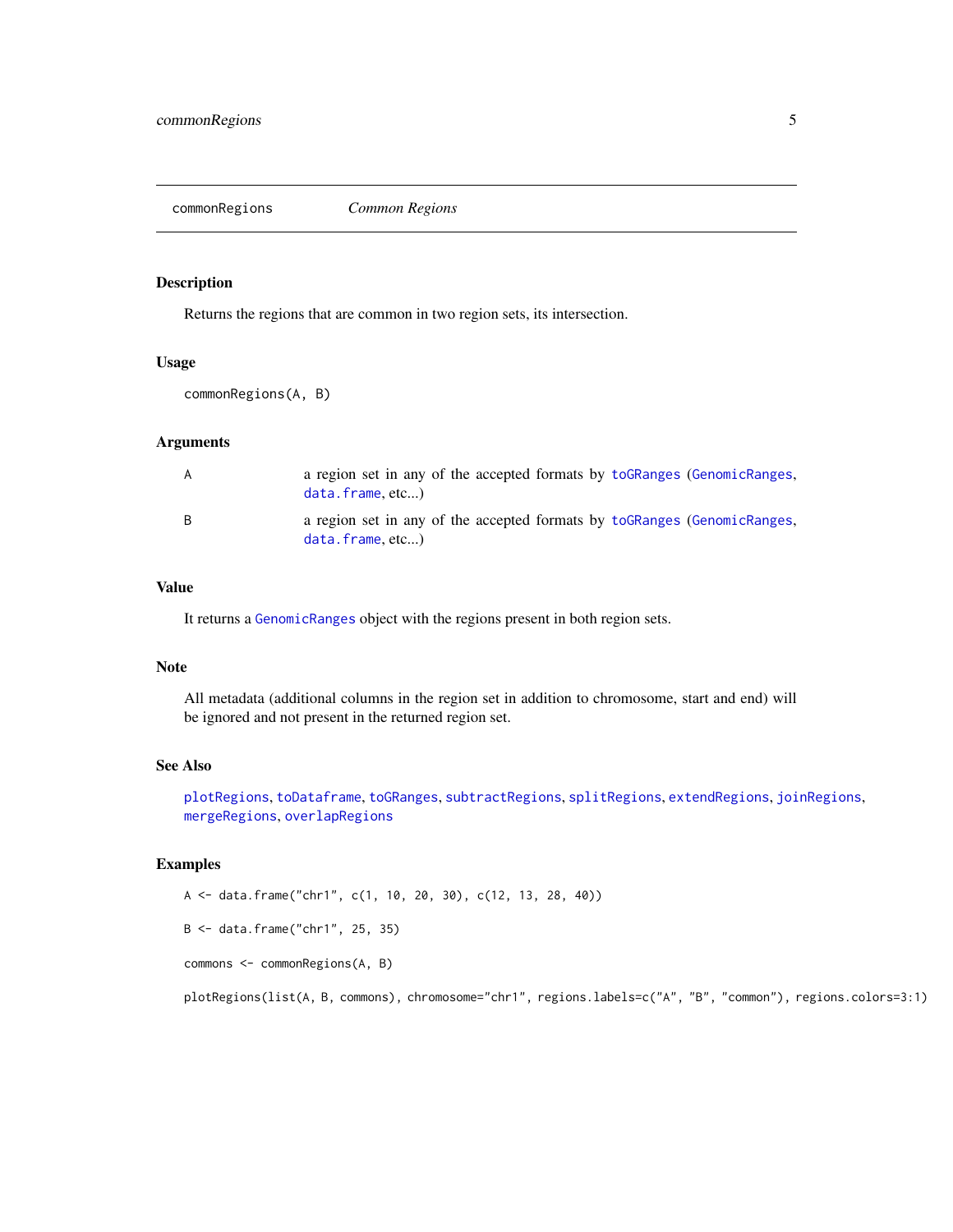<span id="page-5-0"></span>createFunctionsList *Create Functions List*

#### Description

Partially applies (the standard Curry function in functional programming) a list of arguments to a function and returns a list of preapplied functions. The result of this function is a list of functions suitable for the multiple evaluation functions in permTest.

#### Usage

createFunctionsList(FUN, param.name, values, func.names)

#### Arguments

| <b>FUN</b> | Function. the function to be partially applied                                                                                                                                                      |
|------------|-----------------------------------------------------------------------------------------------------------------------------------------------------------------------------------------------------|
| param.name | Character. The name of the parameter to pre-set.                                                                                                                                                    |
| values     | A list or vector of values to preassign. A function will be created for each of<br>the values in values. If present, the names of the list will be the names of the<br>functions.                   |
| func.names | Character. The names of the functions created. Useful to identify the functions<br>created. Defaults to the names of the values list or to Function1, Function2 if<br>the values list has no names. |

#### Value

It returns a list of functions with parameter param.value pre-set to values.

#### Note

It uses the code posted by "hadley" at http://stackoverflow.com/questions/6547219/how-to-bindfunction-arguments

#### See Also

[permTest](#page-24-1), [overlapPermTest](#page-21-1)

#### Examples

```
f \leftarrow function(a, b) {
 return(a+b)
}
```
funcs <- createFunctionsList(FUN=f, param.name="b", values=c(1,2,3), func.names=c("plusone", "plustwo", "plusthre

```
funcs$plusone(2)
funcs$plusone(10)
funcs$plusthree(2)
```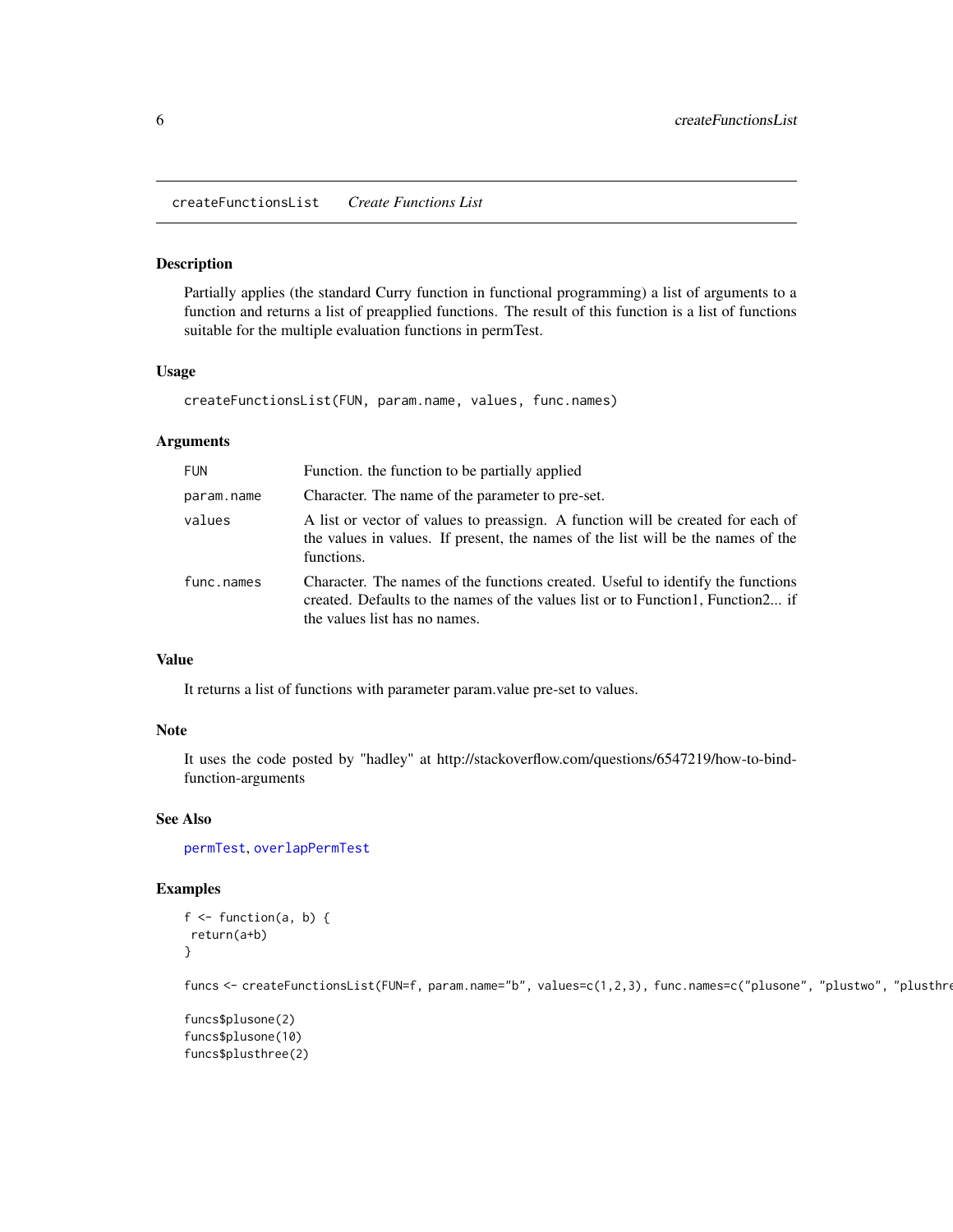#### <span id="page-6-0"></span>createRandomRegions 7

```
A <- createRandomRegions(nregions=20, length.mean=10000000, length.sd=0, mask=NA)
B <- createRandomRegions(nregions=20, length.mean=10000000, length.sd=0, mask=NA)
```

```
overlapsWith <- createFunctionsList(FUN=numOverlaps, param.name="B", values=list(a=A, b=B))
overlapsWith$a(A=A)
overlapsWith$b(A=A)
```
<span id="page-6-1"></span>createRandomRegions *Create Random Regions*

#### Description

Creates a set of random regions with a given mean size and standard deviation.

#### Usage

createRandomRegions(nregions=100, length.mean=250, length.sd=20, genome="hg19", mask=NULL, non.overla

#### Arguments

| nregions        | The number of regions to be created.                                                                                                                                                                                                                                                                                                                           |
|-----------------|----------------------------------------------------------------------------------------------------------------------------------------------------------------------------------------------------------------------------------------------------------------------------------------------------------------------------------------------------------------|
| length.mean     | The mean size of the regions created. This is not guaranteed to be the mean of<br>the final region set. See note.                                                                                                                                                                                                                                              |
| length.sd       | The standard deviation of the region size. This is not guaranteed to be the stan-<br>dard deviation of the final region set. See note.                                                                                                                                                                                                                         |
| genome          | The reference genome to use. A valid genome object. Either a GenomicRanges<br>or data. frame containing one region per whole chromosome or a character<br>uniquely identifying a genome in BSgenome (e.g. " $hg19$ ", " $mm10$ " but not " $hg$ ").<br>Internally it uses getGenomeAndMask.                                                                    |
| mask            | The set of regions specifying where a random region can not be (centromeres,<br>repetitive regions, unmappable regions). A region set in any of the accepted<br>formats (GenomicRanges, data. frame, ). NULL will try to derive a mask from<br>the genome (currently only works is the genome is a character string) and NA<br>explicitly gives an empty mask. |
| non.overlapping |                                                                                                                                                                                                                                                                                                                                                                |
|                 | A boolean stating whether the random regions can overlap (FALSE) or not<br>(TRUE).                                                                                                                                                                                                                                                                             |

#### Details

A set of nregions will be created and randomly placed over the genome. The lengths of the region set will follow a normal distribution with a mean size length.mean and a standard deviation length.sd. The new regions can be made explicitly non overlapping by setting non.overlapping to TRUE. A mask can be provided so no regions fall in a forbidden part of the genome.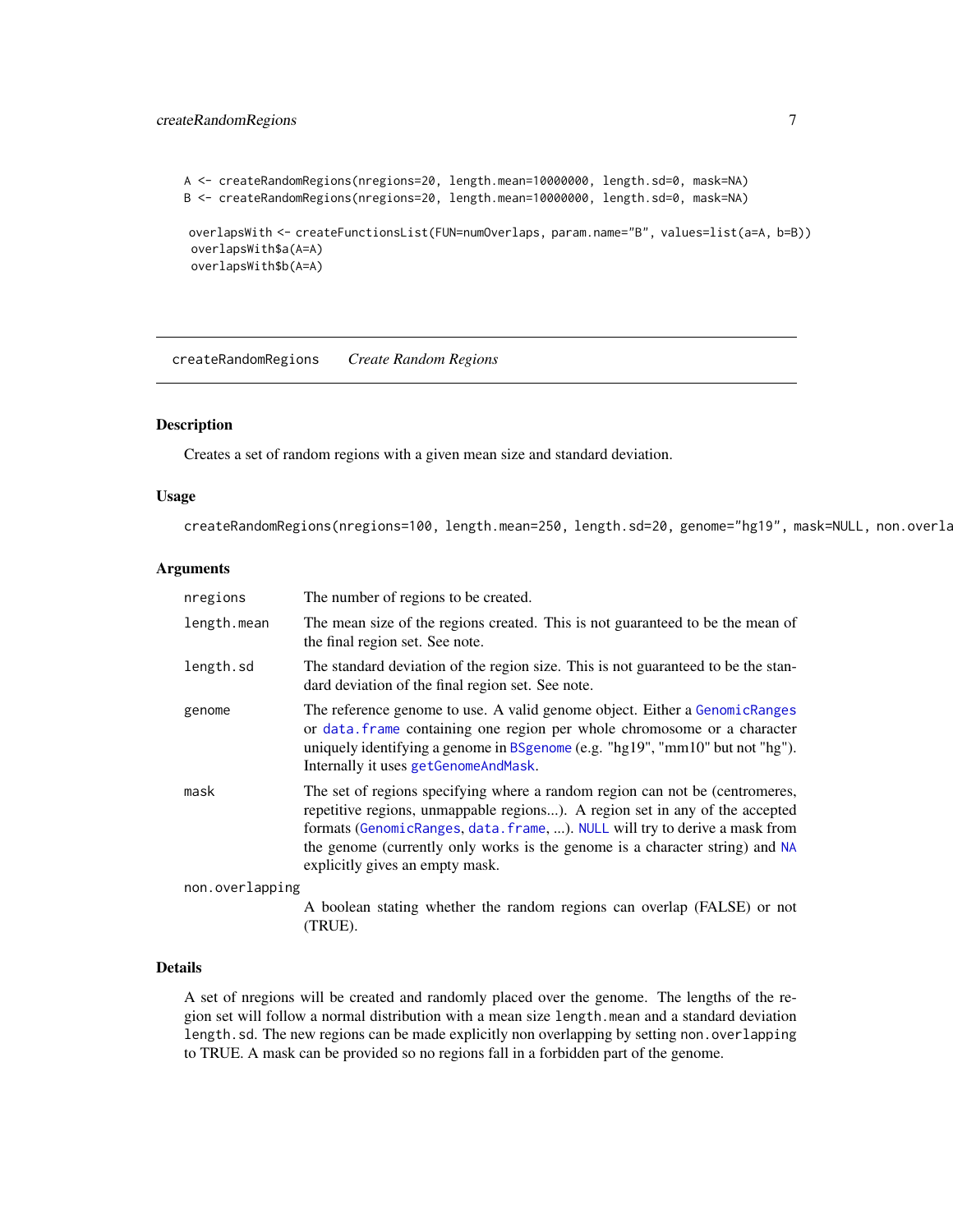#### <span id="page-7-0"></span>Value

It returns a [GenomicRanges](#page-0-0) object with the regions resulting from the randomization process.

#### Note

If the standard deviation of the length is large with respect to the mean, negative lengths might be created. These region lengths will be transfromed to into a 1 and so the, for large standard deviations the mean and sd of the lengths are not guaranteed to be the ones in the parameters.

#### See Also

[getGenome](#page-10-1), [getMask](#page-12-1), [getGenomeAndMask](#page-11-1), [characterToBSGenome](#page-2-1), [maskFromBSGenome](#page-16-1), [randomizeRegions](#page-30-1), [resampleRegions](#page-32-1)

#### Examples

genome <- data.frame(c("chr1", "chr2"), c(1, 1), c(180000000, 20000000)) mask <- data.frame("chr1", c(20000000, 100000000), c(22000000, 130000000))

createRandomRegions(nregions=10, length.mean=1000, length.sd=500)

createRandomRegions(nregions=10, genome=genome, mask=mask, non.overlapping=TRUE)

<span id="page-7-1"></span>emptyCacheRegioneR *Empty Cache regioneR*

#### Description

Empties the caches used by the memoised functions in the regioneR package.

#### Usage

```
emptyCacheRegioneR()
```
#### Value

The cache is emptied

#### Examples

emptyCacheRegioneR()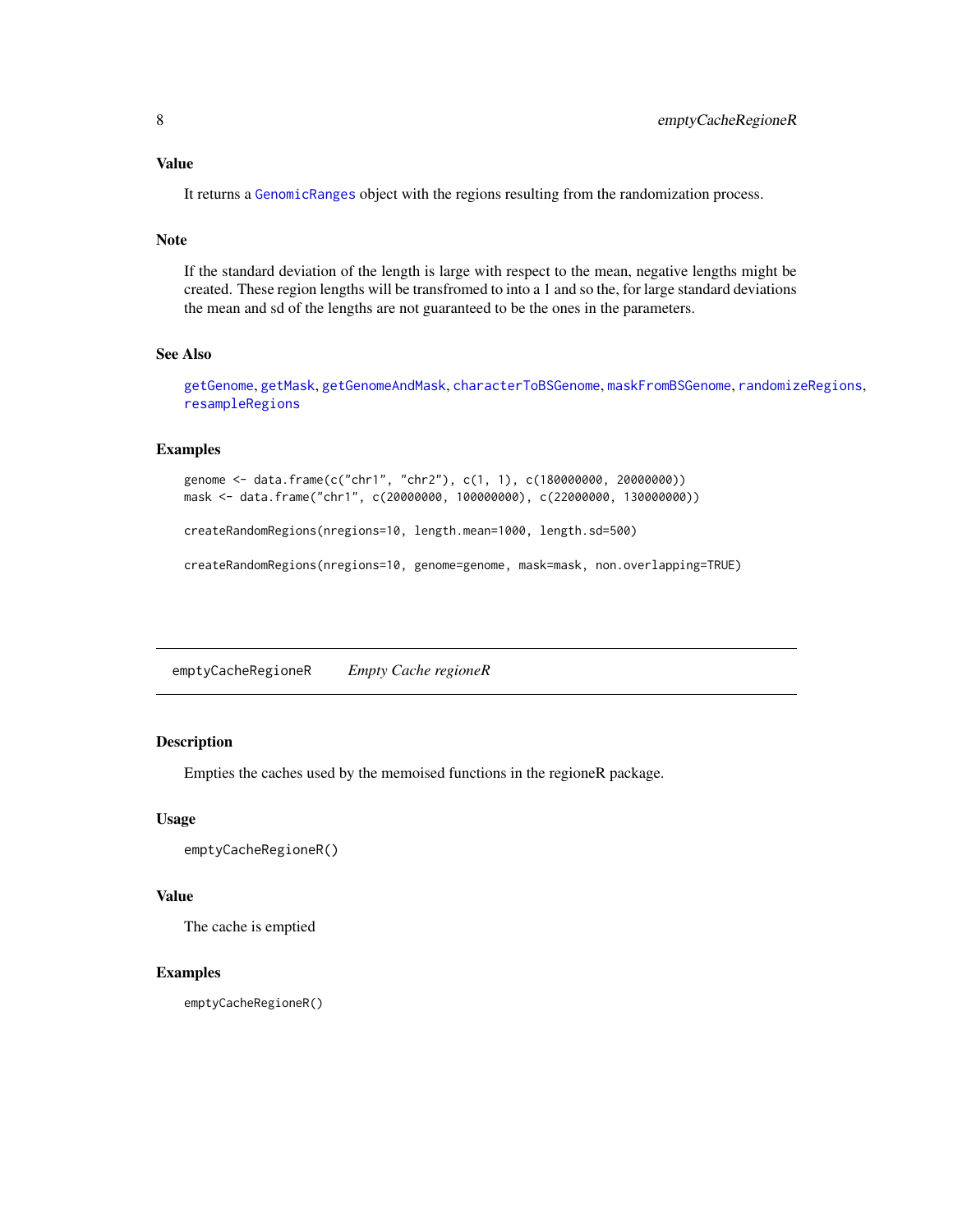<span id="page-8-1"></span><span id="page-8-0"></span>extendRegions *Extend Regions*

#### Description

Extends the regions a number of bases at each end. Negative numbers will reduce the region instead of enlarging it.

#### Usage

extendRegions(A, extend.start=0, extend.end=0)

#### Arguments

| A            | a region set in any of the accepted formats by to GRanges (Genomic Ranges,<br>data. frame, etc |
|--------------|------------------------------------------------------------------------------------------------|
| extend.start | an integer. The number of bases to be subtracted from the start of the region.                 |
| extend.end   | an integer. The number of bases to be added at the end of the region.                          |

#### Value

a [GenomicRanges](#page-0-0) object with the extended regions.

#### Note

If negative values are provided and the new extremes are "flipped", the function will fail. It does not check if the extended regions fit into the genome.

#### See Also

[plotRegions](#page-29-1), [toDataframe](#page-35-1), [toGRanges](#page-36-1), [subtractRegions](#page-34-1), [splitRegions](#page-33-1), [overlapRegions](#page-22-1), [commonRegions](#page-4-1), [mergeRegions](#page-18-1), [joinRegions](#page-13-1)

#### Examples

```
A <- data.frame("chr1", c(10, 20, 30), c(13, 28, 40))
extend1 <- extendRegions(A, extend.start=5, extend.end=2)
extend2 <- extendRegions(A, extend.start=15)
extend3 <- extendRegions(A, extend.start=-1)
plotRegions(list(A, extend1, extend2, extend3), chromosome="chr1", regions.labels=c("A", "extend1", "extend2", "e
```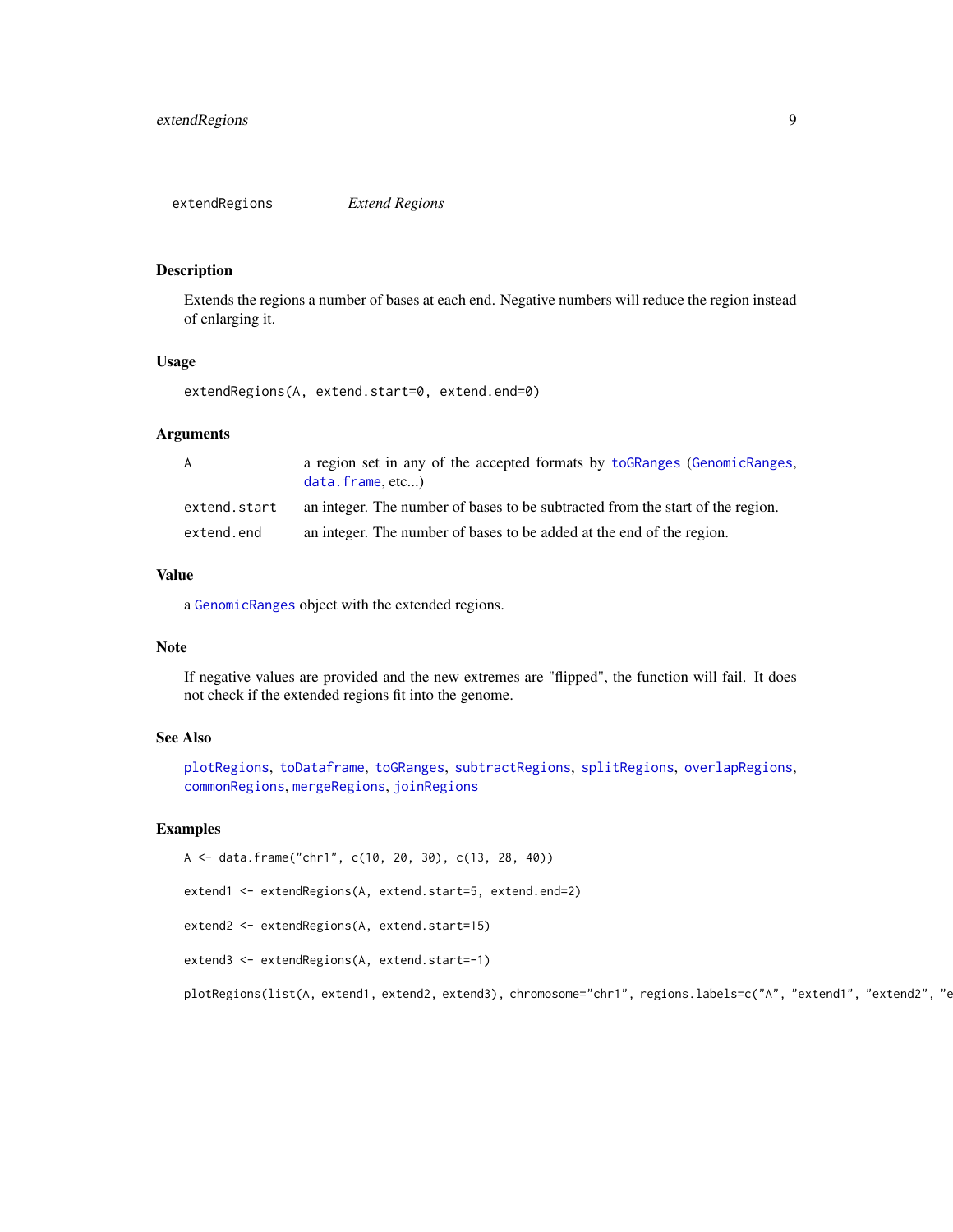<span id="page-9-1"></span><span id="page-9-0"></span>filterChromosomes *filterChromosomes*

#### Description

Filters the chromosomes in a region set. It can either filter using a predefined chromosome set (e.g. "autosomal chromosomes in Homo sapiens") or using a custom chromosome set (e.g. only chromosomes "chr22" and "chrX")

#### Usage

filterChromosomes(A, organism="hg", chr.type="canonical", keep.chr=NULL)

#### Arguments

| $\overline{A}$ | a region set in any of the formats accepted by toGRanges (GenomicRanges,<br>data.frame, etc)                                                                                                                                                                                         |
|----------------|--------------------------------------------------------------------------------------------------------------------------------------------------------------------------------------------------------------------------------------------------------------------------------------|
| organism       | a character indicating the organism from which to get the predefined chromo-<br>some sets. It can be the organism code as used in BSgenome (e.g. hg for human,<br>mm for mouse) or the full genome assembly identifier, since any digit will be<br>removed to get the organism code. |
| chr.type       | a character indicating the specific chromosome set to be used. Usually "au-<br>to to a "canonical", althought other values could be available for certain<br>organisms.                                                                                                              |
| keep.chr       | is a character vector stating the names of the chromosomes to keep. Any chro-<br>mosome not in the vector will be filtered out. If keep chr is supplied, organism<br>and chr.type are ignored.                                                                                       |

#### Value

A [GRanges](#page-0-0) object containing only the regions in the original region set belonging to the selected chromosomes. All regions in non selected chromosomes are removed.

#### See Also

[getGenomeAndMask](#page-11-1), [listChrTypes](#page-14-1) [getChromosomesByOrganism](#page-10-2)

#### Examples

```
g <- getGenomeAndMask("hg19")$genome
listChrTypes()
g <- filterChromosomes(g, chr.type="autosomal", organism="hg19")
g <- filterChromosomes(g, keep.chr=c("chr1", "chr2", "chr3"))
```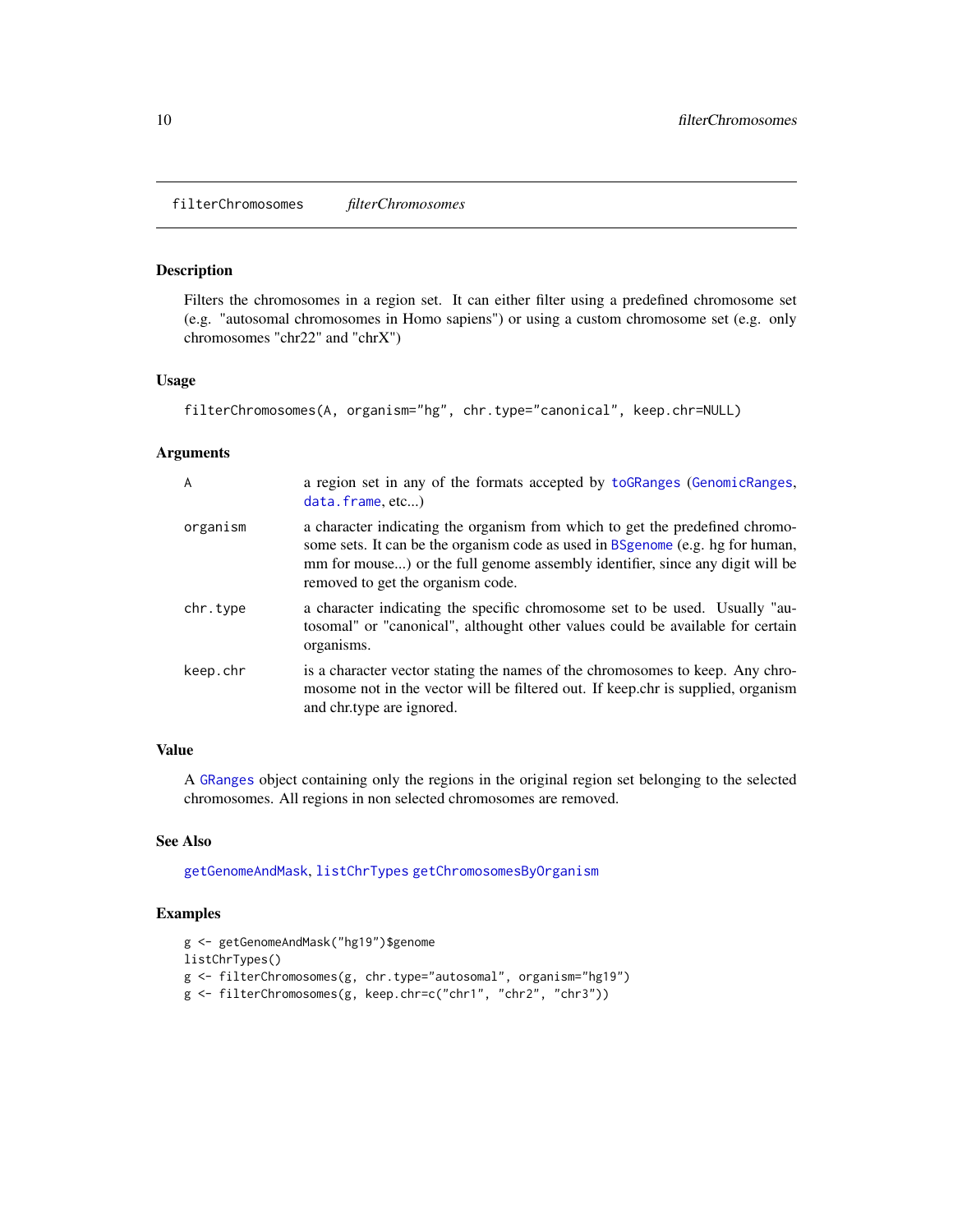<span id="page-10-2"></span><span id="page-10-0"></span>getChromosomesByOrganism

*getChromosomesByOrganism*

#### Description

Function to obtain a list of organisms with their canonical and (when applicable) the autosomal chromosome names. This function is not usually used by the end user directly but through the filterChromosomes function.

#### Usage

getChromosomesByOrganism()

#### Value

a list with the organism as keys and the list of available chromosome sets as values

#### See Also

[getGenome](#page-10-1), [filterChromosomes](#page-9-1)

#### Examples

chrsByOrg <- getChromosomesByOrganism() chrsByOrg[["hg"]] chrsByOrg[["hg"]][["autosomal"]]

<span id="page-10-1"></span>getGenome *getGenome*

#### Description

Function to obtain a genome

#### Usage

getGenome(genome)

#### Arguments

genome The genome object or genome identifier.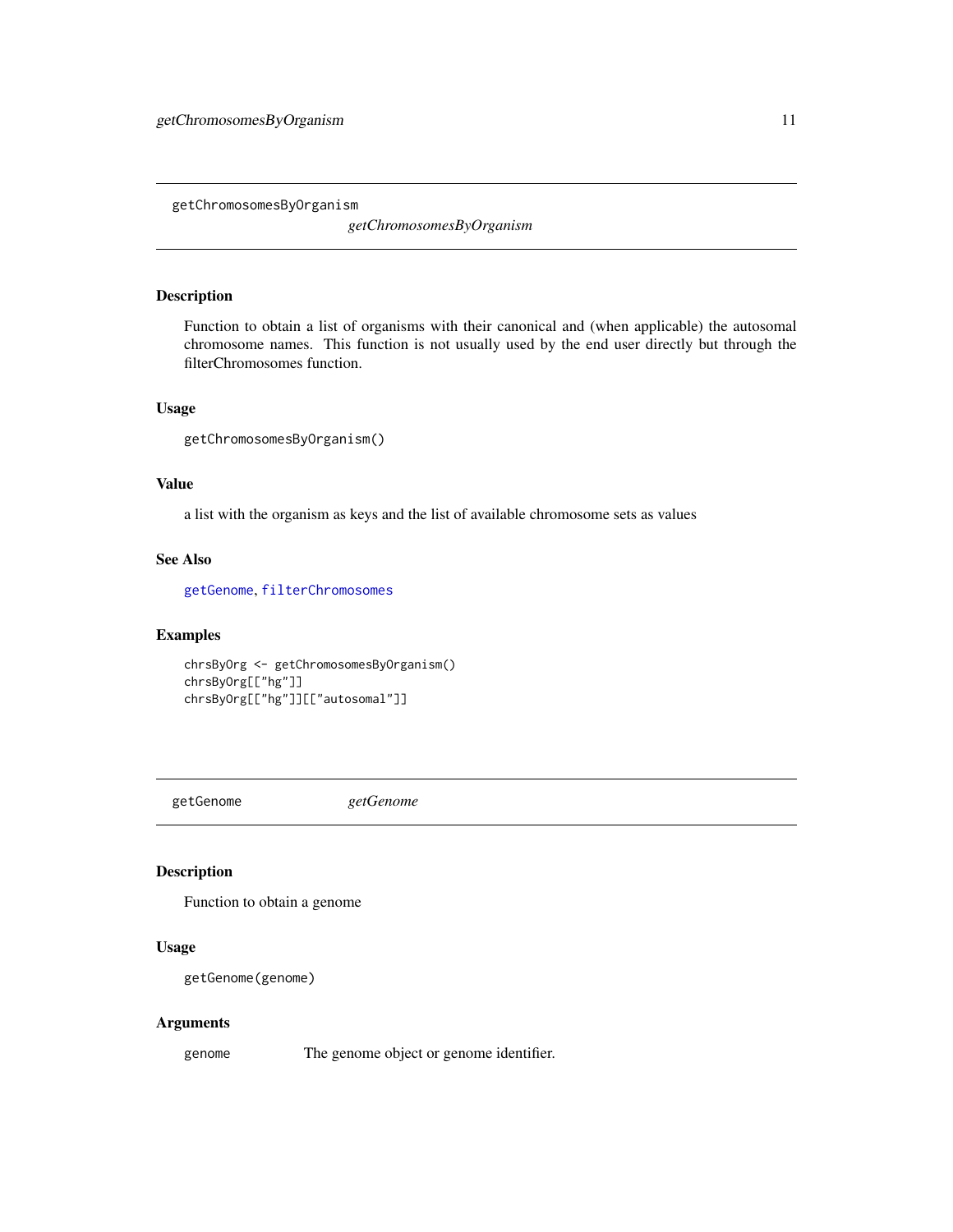#### <span id="page-11-0"></span>Details

If genome is a [BSgenome](#page-0-0) (from the package BioStrings), it will transform it into a [GRanges](#page-0-0) with chromosomes and chromosome lengths.

If genome is a data. frame with 3 columns, it will transform it into a GRanges.

If genome is a data. frame with 2 columns, it will assume the first is the chromosome, the second is the length of the chromosomes and will add 1 as start.

If genome is a character string uniquely identifying a [BSgenome](#page-0-0) installed in the system (e.g. "hg19", "mm10",... but not "hg"), it will create a genome based on the [BSgenome](#page-0-0) object identified by the character string.

If genome is a [GRanges](#page-0-0) object, it will return it as is.

If genome is non of the above, it will give a warning and try to transform it into a GRanges using [toGRanges.](#page-36-1) This can be helpful if genome is a connection to a file.

#### Value

A GRanges object with the "genome" data c(Chromosome, Start (by default, 1), Chromosome Length) given a [BSgenome](#page-0-0), a genome name, a [data.frame](#page-0-0) or a GRanges.

A [GRanges](#page-0-0) representing the genome with one region per chromosome.

#### Note

This function is memoised (cached) using the [memoise](#page-0-0) package. To empty the cache, use [forget\(](#page-0-0)getGenome)

Please note that passing this function the path to a file will not work, since it will assume the character is the identifier of a genome. To read the genome from a file, please use getGenome(toGRanges("path/to/file"))

#### See Also

[getMask](#page-12-1), [getGenomeAndMask](#page-11-1), [characterToBSGenome](#page-2-1), [maskFromBSGenome](#page-16-1), [emptyCacheRegioneR](#page-7-1)

#### Examples

getGenome("hg19")

getGenome(data.frame(c("chrA", "chrB"), c(15000000, 10000000)))

<span id="page-11-1"></span>getGenomeAndMask *getGenomeAndMask*

#### Description

Function to obtain a valid genome and mask pair given a valid genome identifier and optionally a mask.

If the genome is not a [BSgenome](#page-0-0) object or a character string uniquely identifying a BSgenome package installed, it will return the genome "as is". If a mask is provided, it will simply return it. Otherwise it will return the mask returned by [getMask\(](#page-12-1)genome) or an empty mask if genome is not a valid [BSgenome](#page-0-0) or [BSgenome](#page-0-0) identifier.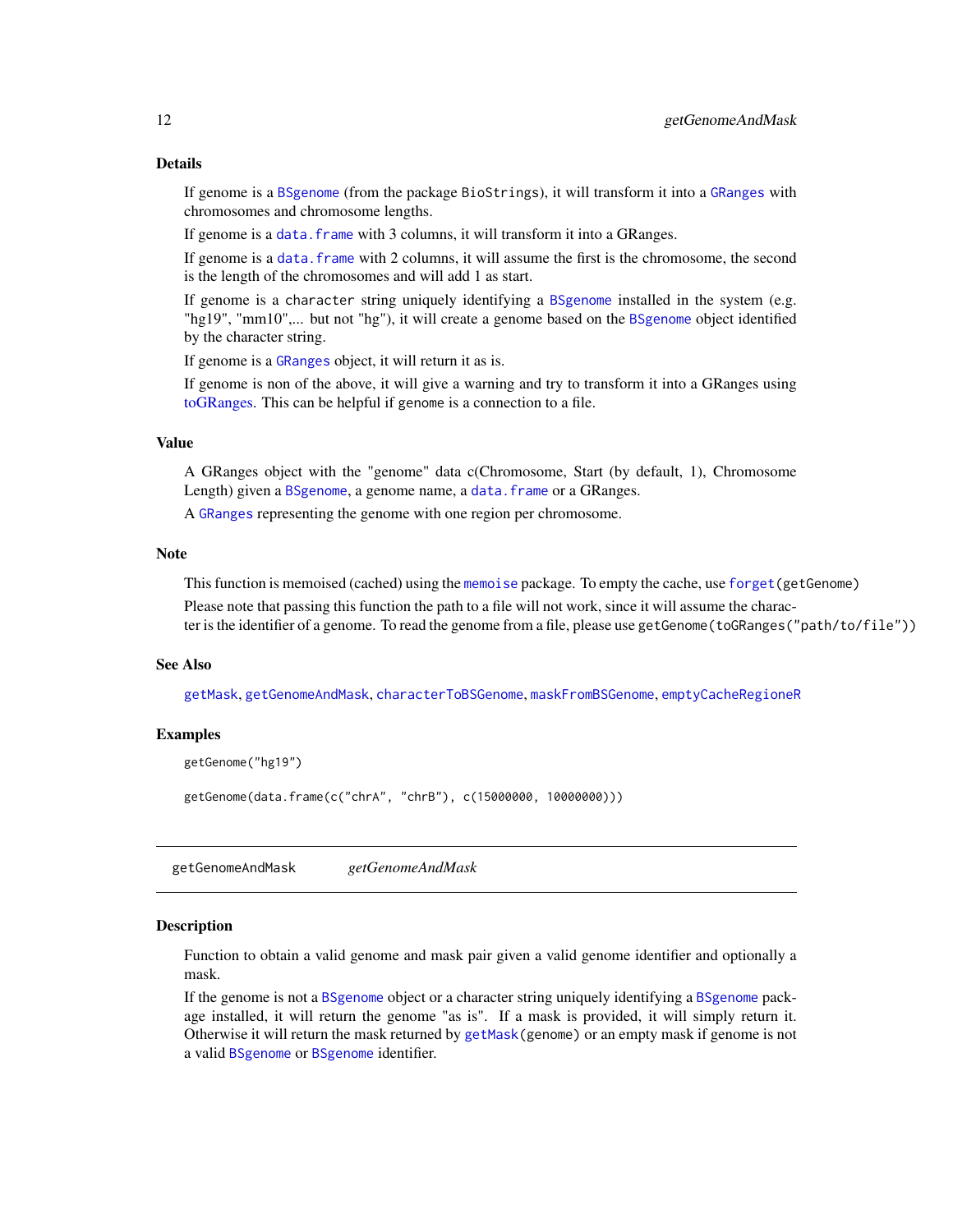#### <span id="page-12-0"></span>getMask 13

#### Usage

getGenomeAndMask(genome, mask=NULL)

#### **Arguments**

| genome | the genome object or genome identifier.                                          |
|--------|----------------------------------------------------------------------------------|
| mask   | the mask of the genome in a valid RS format (data.frame, GRanges, BED-like       |
|        | file). If mask is NULL, it will try to get a mask from the genome. If mask is NA |
|        | it will return an empty mask. (Default=NULL)                                     |

#### Value

A list with two elements: genome and mask. Genome and mask are GRanges objects.

#### Note

This function is memoised (cached) using the [memoise](#page-0-0) package. To empty the cache, use [forget\(](#page-0-0)getGenomeAndMask)

#### See Also

[getMask](#page-12-1), [getGenome](#page-10-1), [characterToBSGenome](#page-2-1), [maskFromBSGenome](#page-16-1), [emptyCacheRegioneR](#page-7-1)

#### Examples

```
getGenomeAndMask("hg19", mask=NA)
```
getGenomeAndMask(genome=data.frame(c("chrA", "chrB"), c(15000000, 10000000)), mask=NA)

<span id="page-12-1"></span>getMask *getMask*

#### Description

Function to obtain a mask given a genome available as a [BSgenome](#page-0-0). The mask returned is the merge of all the active masks in the [BSgenome](#page-0-0).

Since it uses [characterToBSGenome](#page-2-1), the genome can be either a [BSgenome](#page-0-0) object or a character string uniquely identifying the a [BSgenome](#page-0-0) object installed.

#### Usage

```
getMask(genome)
```
#### Arguments

genome the genome from where the mask will be extracted. It can be either a [BSgenome](#page-0-0) object or a character string uniquely identifying a [BSgenome](#page-0-0) object installed (e.g. "hg19", "mm10", ...)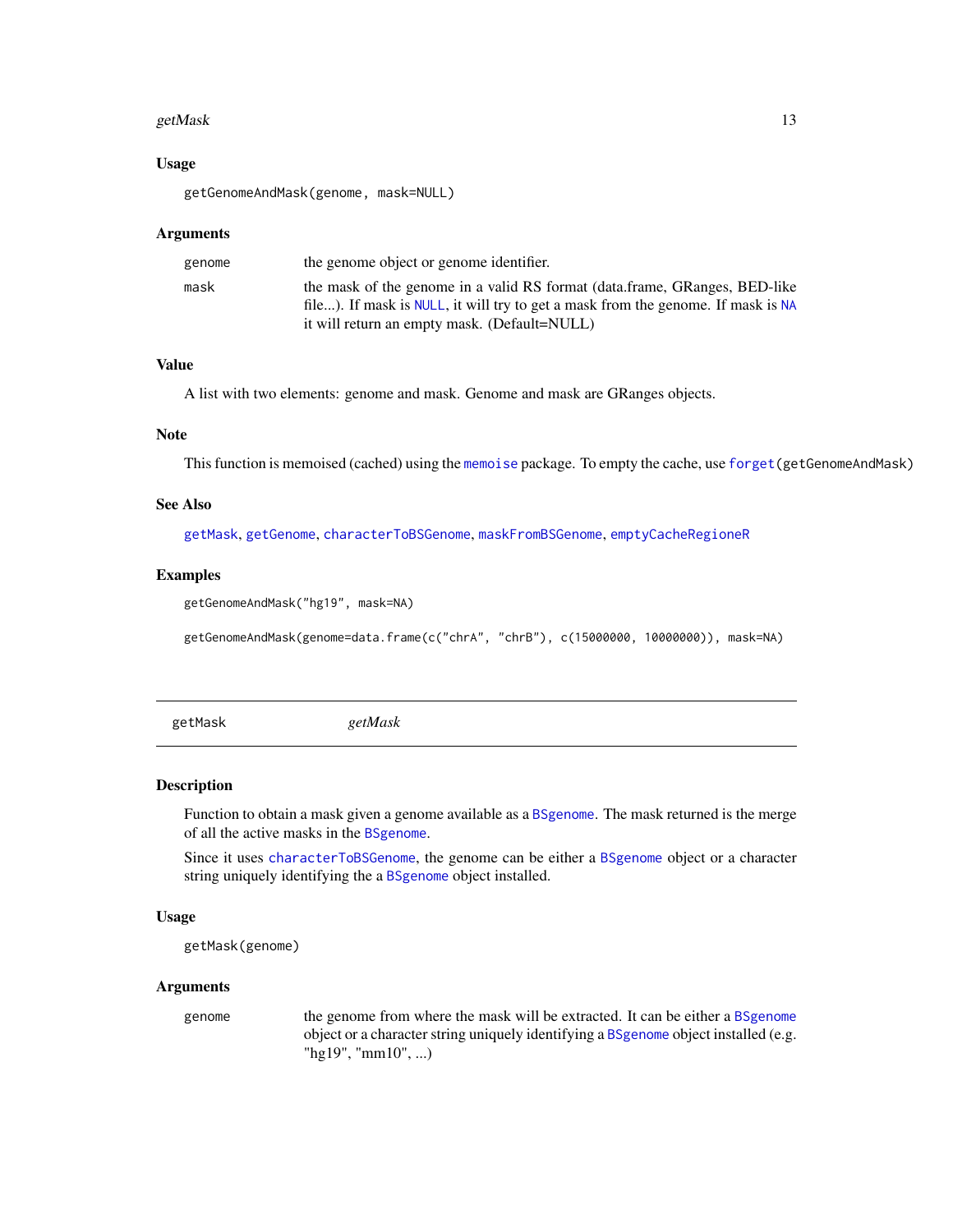<span id="page-13-0"></span>A [GRanges](#page-0-0) object with the genomic regions to be masked out

#### Note

This function is memoised (cached) using the [memoise](#page-0-0) package. To empty the cache, use [forget\(](#page-0-0)getMask)

#### See Also

[getGenome](#page-10-1), [getGenomeAndMask](#page-11-1), [characterToBSGenome](#page-2-1), [maskFromBSGenome](#page-16-1), [emptyCacheRegioneR](#page-7-1)

#### Examples

```
hg19.mask <- getMask("hg19")
```
hg19.mask

<span id="page-13-1"></span>joinRegions *Join Regions*

#### Description

Joins the regions from a region set A that are less than min.dist bases apart.

#### Usage

```
joinRegions(A, min.dist=1)
```
#### Arguments

| A        | a region set in any of the accepted formats by to GRanges (Genomic Ranges,<br>data. frame, etc                                                                                                                                                      |
|----------|-----------------------------------------------------------------------------------------------------------------------------------------------------------------------------------------------------------------------------------------------------|
| min.dist | an integer indicating the minimum distance required between two regions in<br>order to not fuse them. Any pair of regions closer than min. dist bases will be<br>fused in a larger region. Defaults to 1, so it will only join overlapping regions. |

#### Value

It returns a [GenomicRanges](#page-0-0) object with the regions resulting from the joining process.

#### Note

All metadata (additional columns in the region set in addition to chromosome, start and end) will be ignored and not present in the returned region set.

The implementation relies completely in the [reduce](#page-0-0) function from IRanges package.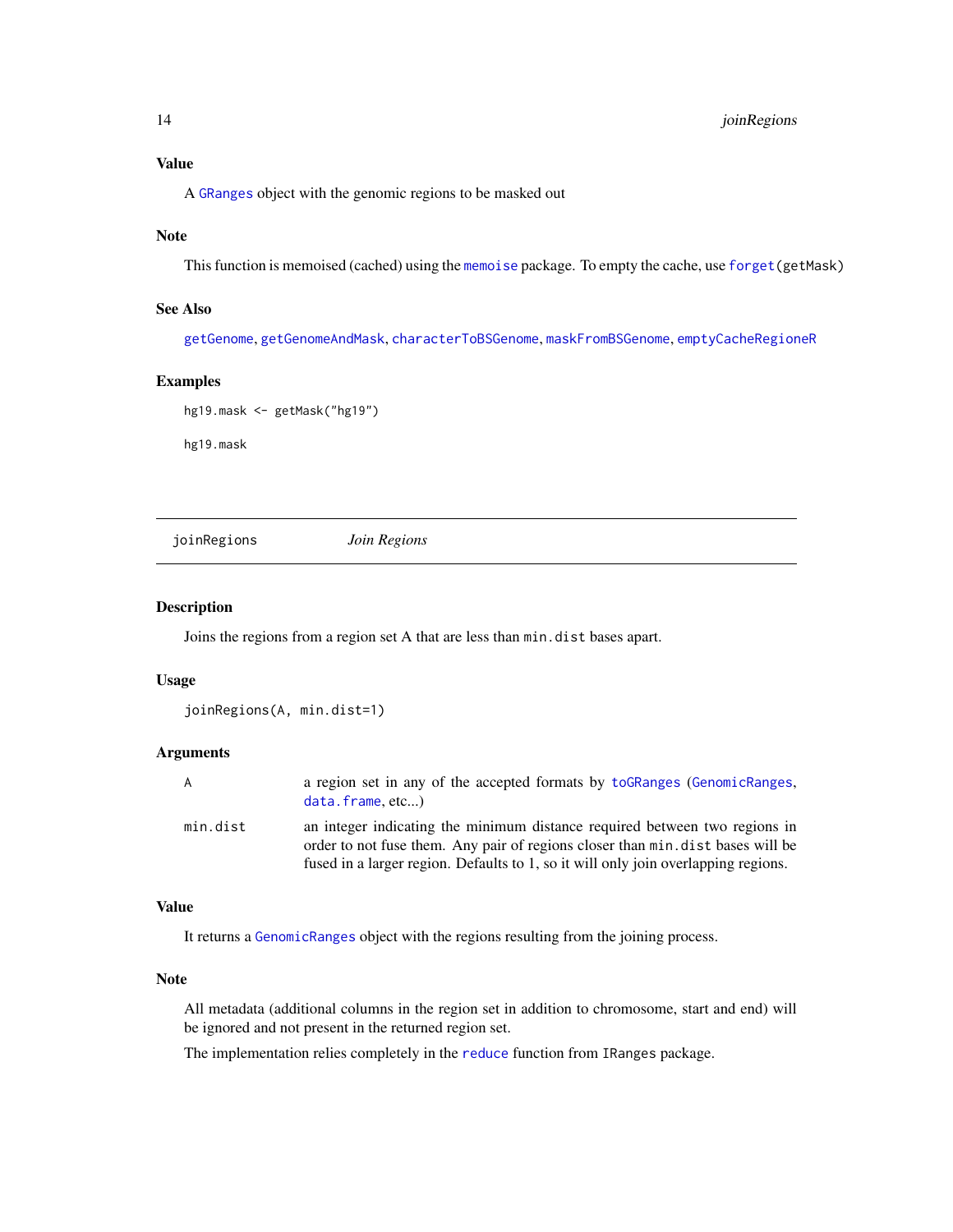#### <span id="page-14-0"></span>listChrTypes 15

#### See Also

[plotRegions](#page-29-1), [toDataframe](#page-35-1), [toGRanges](#page-36-1), [subtractRegions](#page-34-1), [splitRegions](#page-33-1), [extendRegions](#page-8-1), [commonRegions](#page-4-1), [mergeRegions](#page-18-1), [overlapRegions](#page-22-1)

#### Examples

```
A <- data.frame("chr1", c(1, 10, 20, 30), c(12, 13, 28, 40))
```

```
join1 <- joinRegions(A)
```

```
join2 <- joinRegions(A, min.dist=3)
```
join3 <- joinRegions(A, min.dist=10)

plotRegions(list(A, join1, join2, join3), chromosome="chr1", regions.labels=c("A", "join1", "join2", "join3"), re

#### <span id="page-14-1"></span>listChrTypes *filterChromosomes listChrTypes*

#### Description

Prints a list of the available organisms and chromosomes sets in the predefined chromosomes sets information.

#### Usage

listChrTypes()

#### Value

the list of available chrs and organisms is printed

#### See Also

[filterChromosomes](#page-9-1), [getChromosomesByOrganism](#page-10-2)

#### Examples

g <- getGenomeAndMask("hg19")\$genome

listChrTypes()

g <- filterChromosomes(g, chr.type="autosomal", organism="hg19")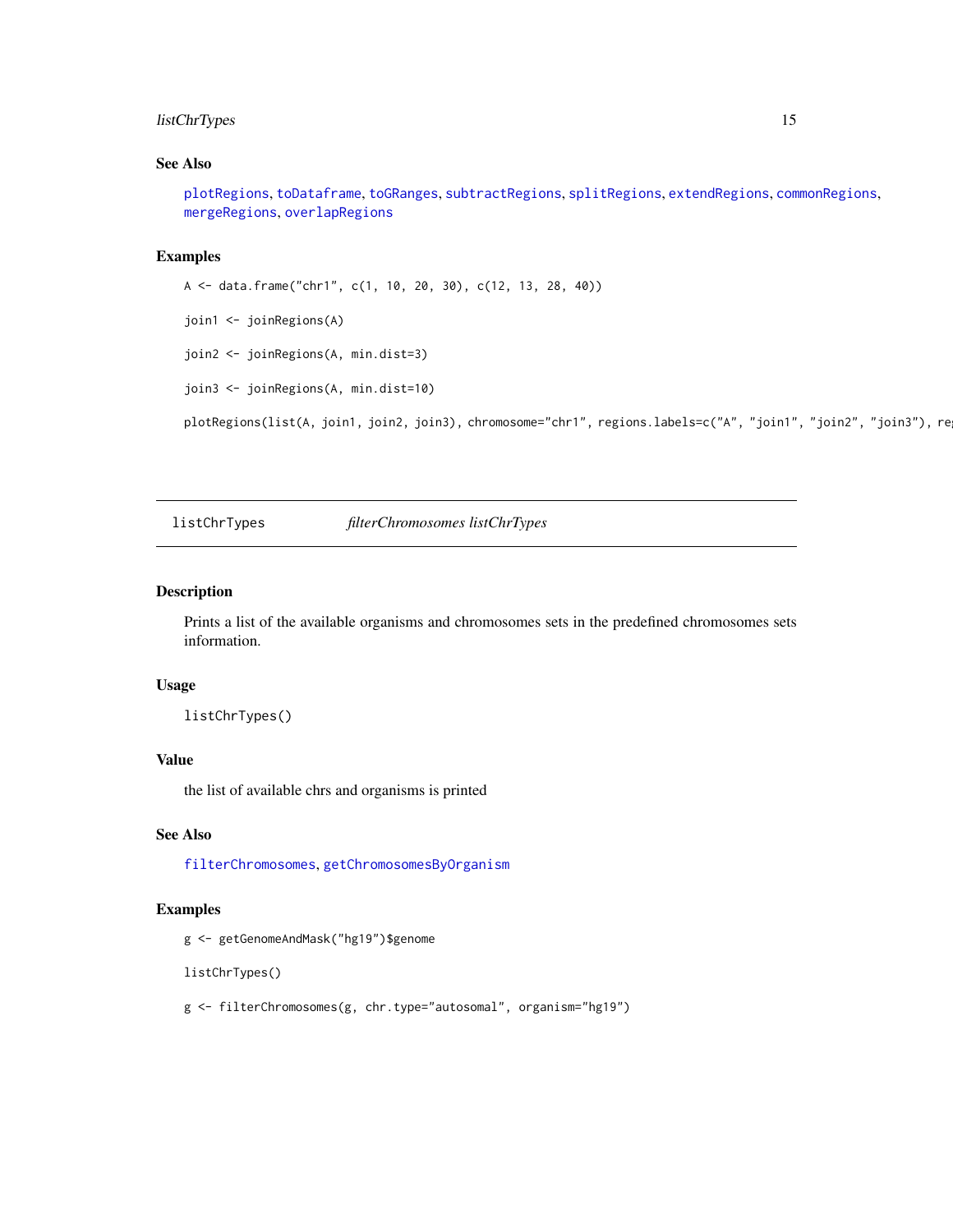<span id="page-15-1"></span><span id="page-15-0"></span>localZScore *Local z-score*

#### Description

Evaluates tthe variation of the z-score in the vicinty of the original region set

#### Usage

localZScore(A, pt, window, step, ...)

#### Arguments

| A      | a region set in any of the formats accepted by toGRanges (GenomicRanges,<br>data.frame, etc) |
|--------|----------------------------------------------------------------------------------------------|
| pt     | a permTestResult object                                                                      |
| window | a window in wich the local Z-score will be calculated (bp)                                   |
| step   | the number of bp that divide each Z-score evaluation                                         |
| .      | further arguments to be passed to other methods.                                             |

#### Value

It returns a local z-score object

#### See Also

[overlapPermTest](#page-21-1), [permTest](#page-24-1)

#### Examples

```
genome <- filterChromosomes(getGenome("hg19"), keep.chr="chr1")
A <- createRandomRegions(nregions=20, length.mean=10000, length.sd=20000, genome=genome, non.overlapping=FALSE)
B <- c(A, createRandomRegions(nregions=10, length.mean=10000, length.sd=20000, genome=genome, non.overlapping=FAI
```

```
pt <- overlapPermTest(A=A, B=B, ntimes=10, genome=genome, non.overlapping=FALSE)
plot(pt)
```
lz <- localZScore(A=A, B=B, pt=pt) plot(lz)

pt2 <- permTest(A=A, B=B, ntimes=10, randomize.function=randomizeRegions, evaluate.function=list(overlap=numOver plot(pt2)

lz2 <- localZScore(A=A, B=B, pt2) plot(lz2)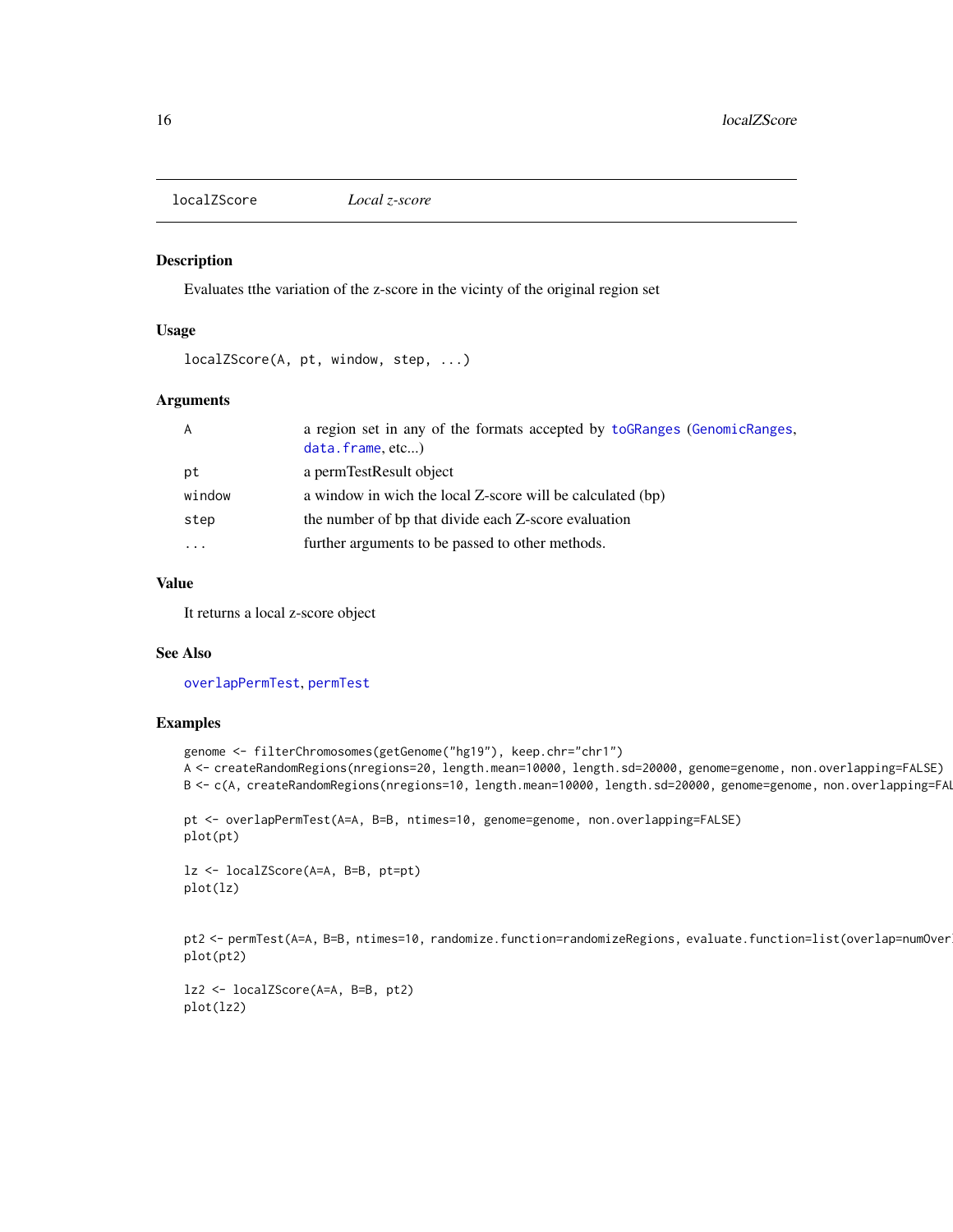<span id="page-16-1"></span><span id="page-16-0"></span>maskFromBSGenome *maskFromBSGenome*

#### Description

Extracts the merge of all the active masks from a [BSgenome](#page-0-0)

#### Usage

```
maskFromBSGenome(bsgenome)
```
#### Arguments

bsgenome a [BSgenome](#page-0-0) object

#### Value

A [GRanges](#page-0-0) object with the active mask in the [BSgenome](#page-0-0)

#### Note

This function is memoised (cached) using the [memoise](#page-0-0) package. To empty the cache, use [forget\(](#page-0-0)maskFromBSGenome)

#### See Also

[getGenomeAndMask](#page-11-1), [characterToBSGenome](#page-2-1), [emptyCacheRegioneR](#page-7-1)

#### Examples

g <- characterToBSGenome("hg19")

maskFromBSGenome(g)

meanDistance *Mean Distance*

#### Description

Computes the mean distance of regions in A to the nearest element in B

#### Usage

meanDistance(A, B, ...)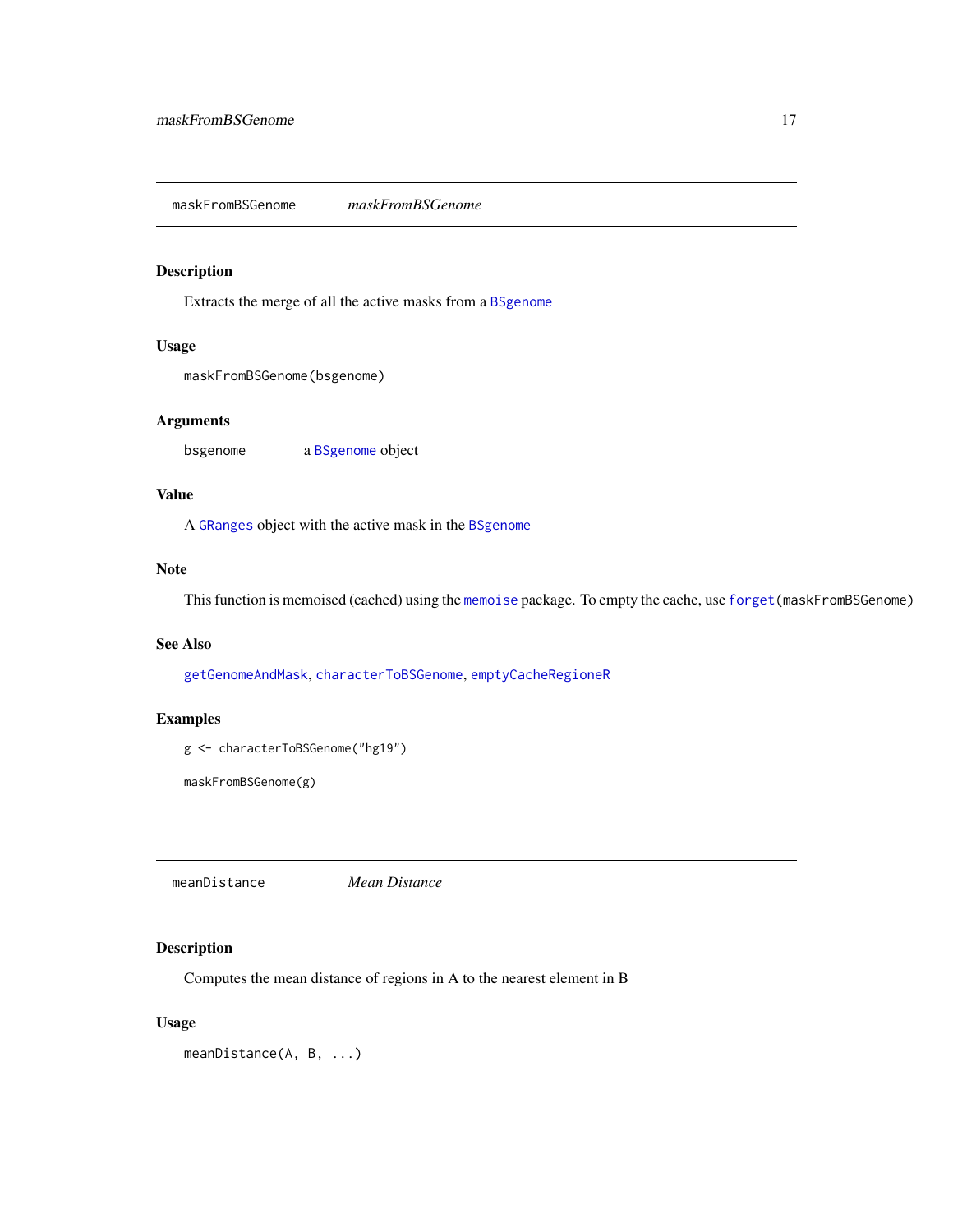#### <span id="page-17-0"></span>Arguments

| A       | a region set in any of the accepted formats by to GRanges (Genomic Ranges,<br>data. frame, etc |
|---------|------------------------------------------------------------------------------------------------|
| B       | a region set in any of the accepted formats by to GRanges (Genomic Ranges,<br>data. frame, etc |
| $\cdot$ | any additional parameter needed                                                                |

#### Value

The mean of the distances of each region in A to the nearest region in B.

#### Note

If a region in A is in a chromosome where no B region is, it will be ignored and removed from the mean computation.

### Examples

```
A <- data.frame("chr1", c(1, 10, 20, 30), c(12, 13, 28, 40))
B <- data.frame("chr1", 25, 35)
meanDistance(A, B)
```
meanInRegions *Mean In Regions*

### Description

Returns the mean of a value defined by a region set over another set of regions.

#### Usage

```
meanInRegions(A, x, col.name=NULL, ...)
```
#### Arguments

| $\overline{A}$ | a region set in any of the accepted formats by to GRanges (Genomic Ranges,<br>data. frame, etc                                                                                                    |
|----------------|---------------------------------------------------------------------------------------------------------------------------------------------------------------------------------------------------|
| $\mathsf{x}$   | a region set in any of the accepted formats with an additional column with a<br>value associated to every region. Regions in x can be points (single base re-<br>gions).                          |
| col.name       | character indicating the name of the column. If NULL and if a column with the<br>name "value" exist, it will be used. The 4th column will be used otherwise (or<br>the 5th if 4th is the strand). |
| $\ddotsc$      | any additional parameter needed                                                                                                                                                                   |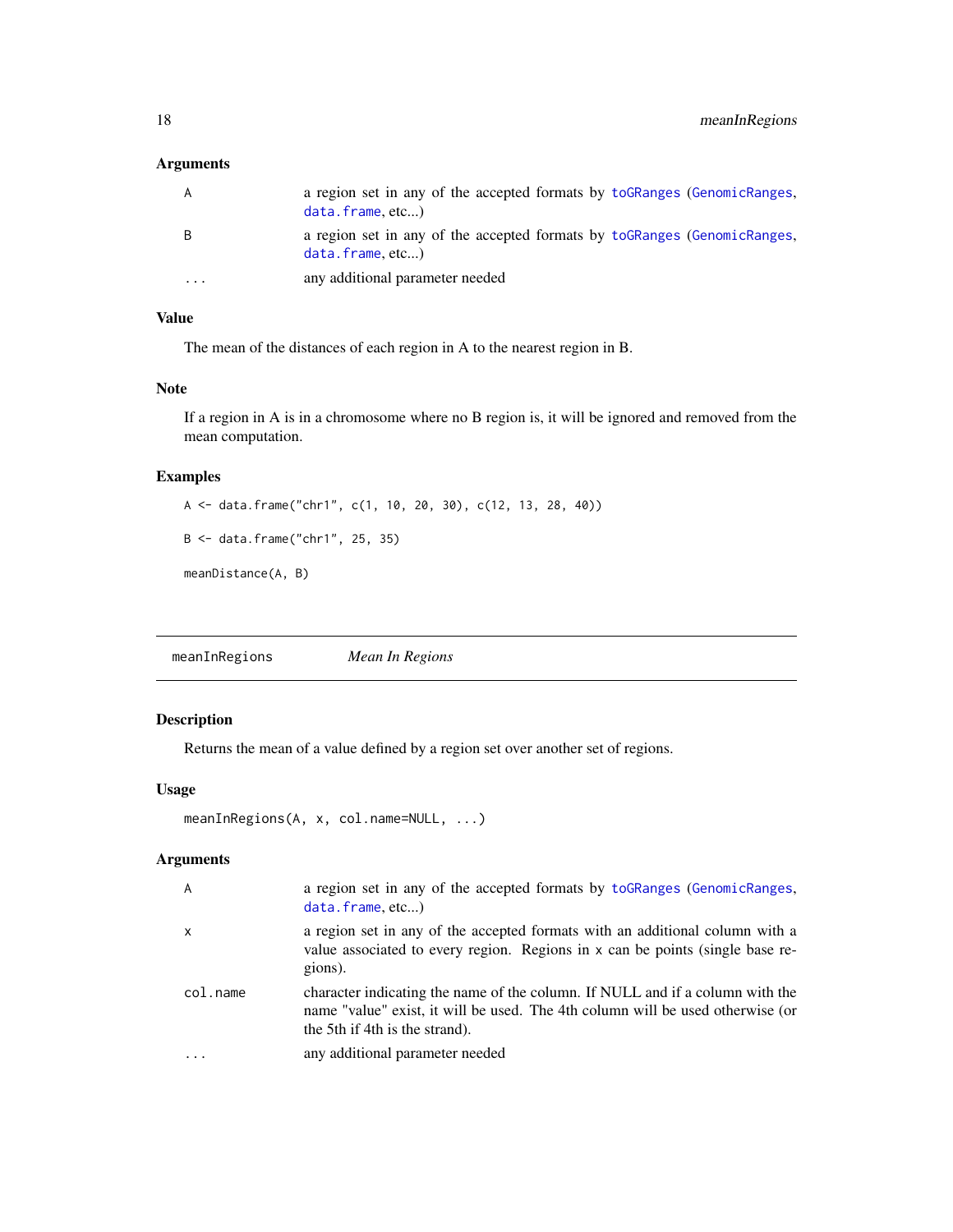#### <span id="page-18-0"></span>mergeRegions 19

#### Value

It returns a numeric value that is the weighted mean of "value" defined in x over the regions in A. That is, the mean of the value of all regions in x overlapping each region in A weighted according to the number of bases overlapping.

#### See Also

[permTest](#page-24-1)

#### Examples

```
A <- data.frame("chr1", c(1, 10, 20, 30), c(12, 13, 28, 40))
positions <- sample(1:40,30)
x <- data.frame("chr1", positions, positions, rnorm(30,4,1))
meanInRegions(A, x)
x <- GRanges(seqnames=x[,1],ranges=IRanges(x[,2],end=x[,2]),mcols=x[,3])
meanInRegions(A, x)
```
<span id="page-18-1"></span>

#### Description

Merges the overlapping regions from two region sets. The two region sets are first merged into one and then overlapping regions are fused.

#### Usage

mergeRegions(A, B)

#### Arguments

| A | a region set in any of the accepted formats by to GRanges (Genomic Ranges,<br>data. frame, etc |
|---|------------------------------------------------------------------------------------------------|
| B | a region set in any of the accepted formats by to GRanges (Genomic Ranges,<br>data.frame.etc)  |

#### Value

It returns a [GenomicRanges](#page-0-0) object with the regions resulting from the merging process. Any two overlapping regions from any of the two sets will be fused into one.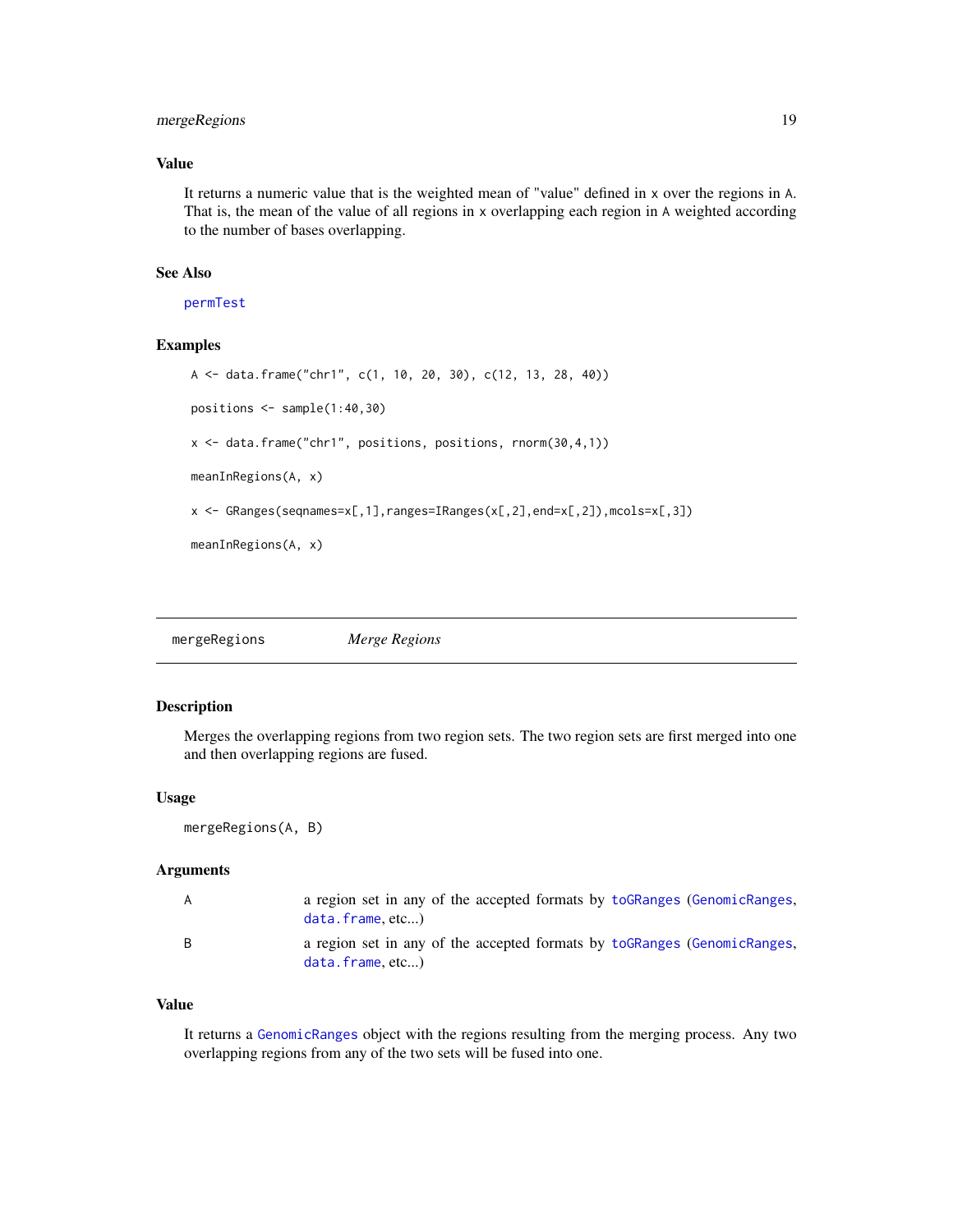#### <span id="page-19-0"></span>Note

All metadata (additional columns in the region set in addition to chromosome, start and end) will be ignored and not present in the returned region set.

The implementation relies completely in the [reduce](#page-0-0) function from IRanges package.

#### See Also

[plotRegions](#page-29-1), [toDataframe](#page-35-1), [toGRanges](#page-36-1), [subtractRegions](#page-34-1), [splitRegions](#page-33-1), [extendRegions](#page-8-1), [joinRegions](#page-13-1), [commonRegions](#page-4-1), [overlapRegions](#page-22-1)

#### Examples

```
A <- data.frame("chr1", c(1, 5, 20, 30), c(8, 13, 28, 40), x=c(1,2,3,4), y=c("a", "b", "c", "d"))
```
B <- data.frame("chr1", 25, 35)

merges <- mergeRegions(A, B)

plotRegions(list(A, B, merges), chromosome="chr1", regions.labels=c("A", "B", "merges"), regions.colors=3:1)

<span id="page-19-1"></span>numOverlaps *Number Of Overlaps*

#### Description

Returns the number of regions in A overlapping any region in B

#### Usage

```
numOverlaps(A, B, count.once=FALSE, ...)
```
#### Arguments

|            | a region set in any of the formats accepted by to GRanges (Genomic Ranges,<br>data.frame.etc)                                   |
|------------|---------------------------------------------------------------------------------------------------------------------------------|
| B          | a region set in any of the formats accepted by to GRanges (Genomic Ranges,<br>data.frame, etc)                                  |
| count.once | boolean indicating whether the overlap of multiple B regions with a single A<br>region should be counted once or multiple times |
| .          | any additional parameters needed                                                                                                |

#### Value

It returns a numeric value that is the number of regions in A overlapping at least one region in B.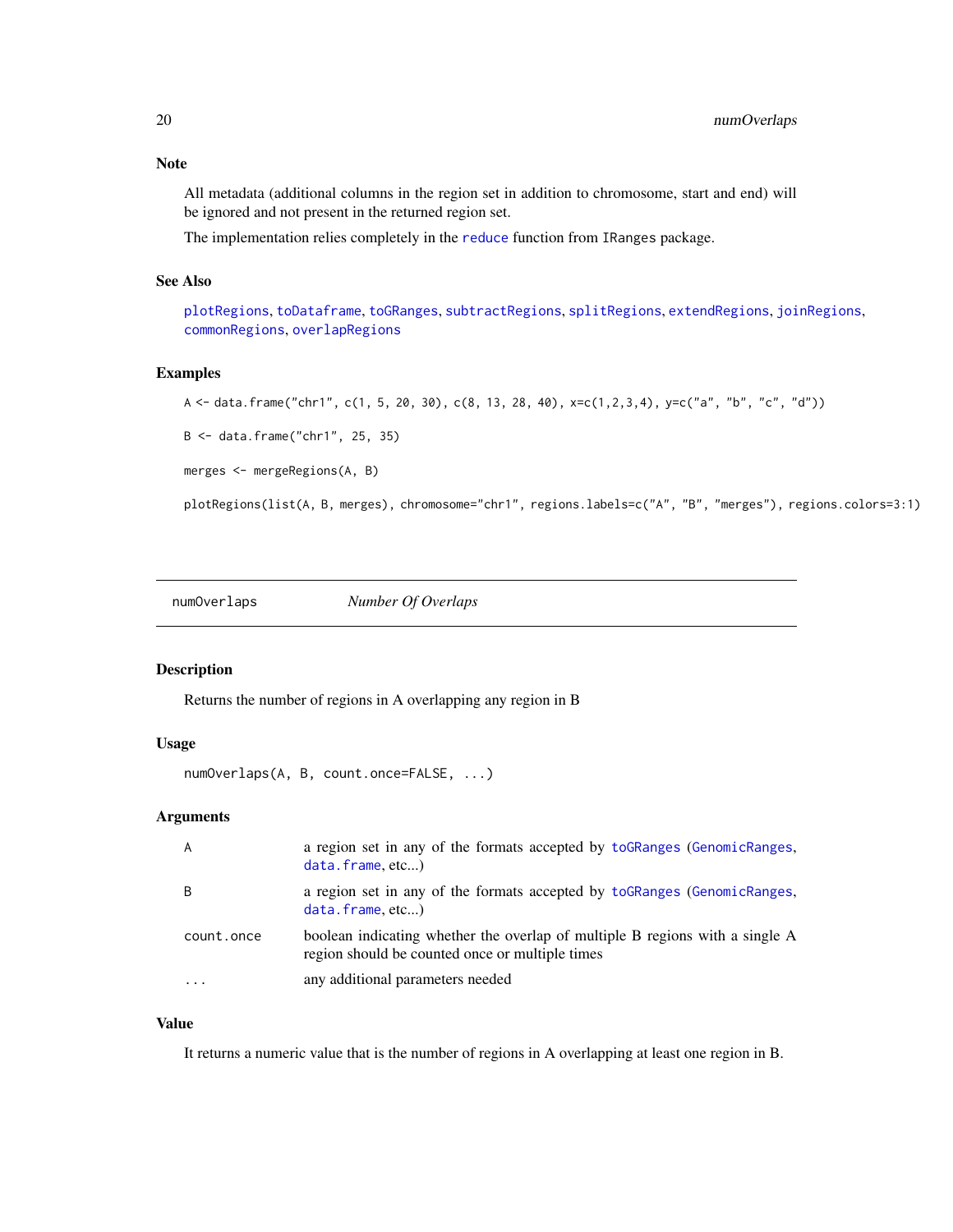<span id="page-20-0"></span>overlapGraphicalSummary 21

#### See Also

[overlapPermTest](#page-21-1), [permTest](#page-24-1)

#### Examples

```
genome <- filterChromosomes(getGenome("hg19"), keep.chr="chr1")
A <- createRandomRegions(nregions=20, length.mean=10000000, length.sd=20000, genome=genome, non.overlapping=FALS
B <- c(A, createRandomRegions(nregions=10, length.mean=10000, length.sd=20000, genome=genome, non.overlapping=FAI
```
numOverlaps(A, B) numOverlaps(A, B, count.once=TRUE)

<span id="page-20-1"></span>overlapGraphicalSummary

*Overlap Graphical Summary*

#### Description

Graphical summary of the overlap between two set of regions.

#### Usage

```
overlapGraphicalSummary(A, B, regions.labels=c("A","B"), regions.colors=c("black","forestgreen","dar
```
#### Arguments

| A | a region set in any of the accepted formats by to GRanges (Genomic Ranges,<br>data.frame, etc) |
|---|------------------------------------------------------------------------------------------------|
| B | a region set in any of the accepted formats by to GRanges (Genomic Ranges,<br>data. frame, etc |
|   | regions. Labels vector indicating the labels for the y axes.                                   |
|   | regions colors character vector indicating the colors for the regions.                         |
| . | Arguments to be passed to methods, such as graphical parameters (see par).                     |
|   | @return A plot is created on the current graphics device.                                      |

#### See Also

[overlapPermTest](#page-21-1), [overlapRegions](#page-22-1)

#### Examples

```
A <- data.frame(chr=1, start=c(1,15,24,40,50), end=c(10,20,30,45,55))
```

```
B <- data.frame(chr=1, start=c(2,12,28,35), end=c(5,25,33,43))
```
overlapGraphicalSummary(A, B, regions.labels=c("A","B"), regions.colors=c(4,5,6))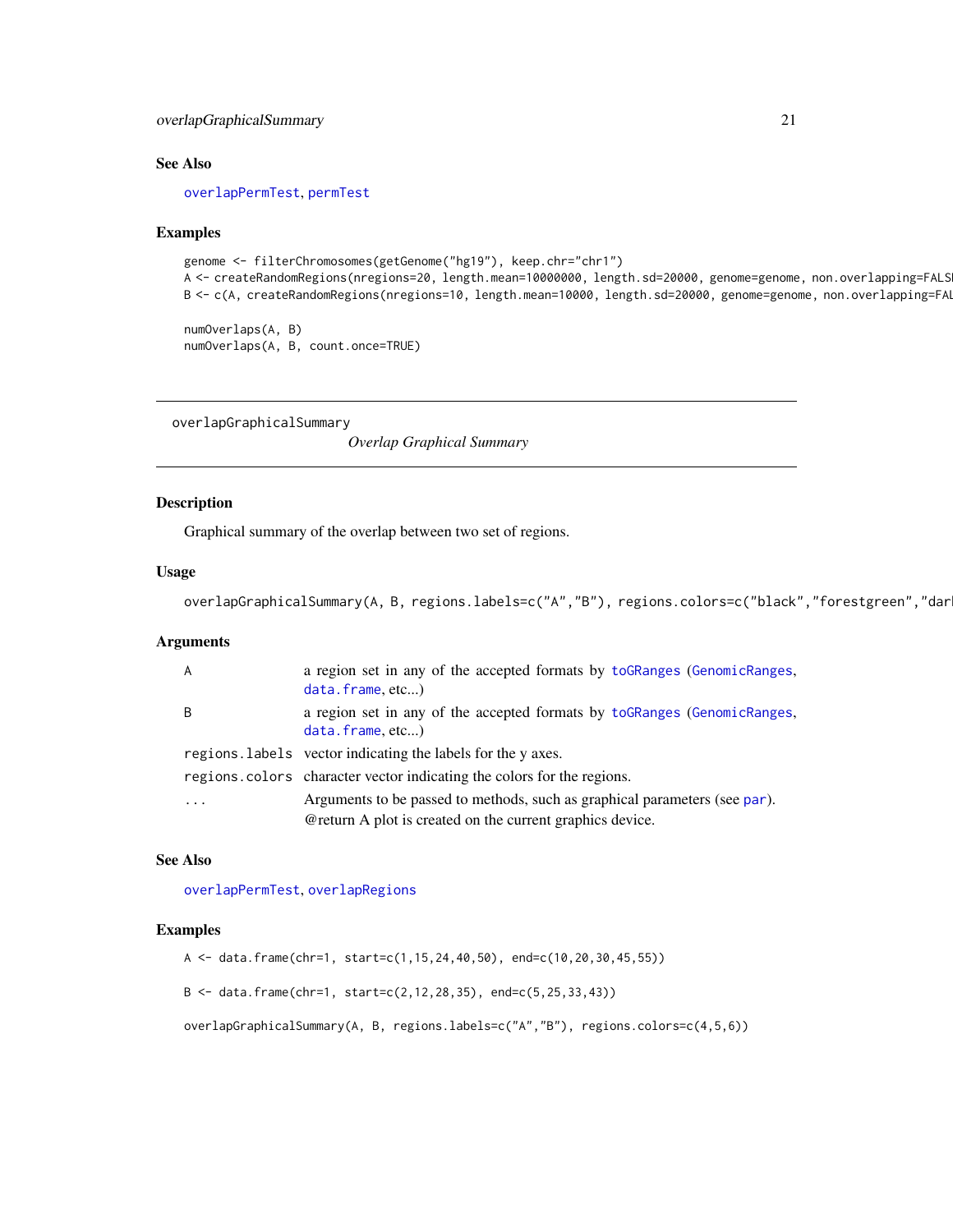<span id="page-21-1"></span><span id="page-21-0"></span>

#### Description

Performs a permutation test to see if the overlap between two sets of regions A and B is higher (or lower) than expected by chance. It will internally call [permTest](#page-24-1) with the appropiate parameters to perform the permutation test. If B is a list or a GRangesList, it will perform one permutation test per element of the list, testing the overlap between A and each element of B independently.

#### Usage

```
overlapPermTest (A, B, alternative="auto", ...)
```
#### Arguments

| $\overline{A}$ | a region set in any of the accepted formats by to GRanges (Genomic Ranges,<br>data.frame, etc)                                              |
|----------------|---------------------------------------------------------------------------------------------------------------------------------------------|
| B              | a region set in any of the accepted formats by to GRanges (Genomic Ranges,<br>data. frame, etc                                              |
| alternative    | the alternative hypothesis must be one of "greater", "less" or "auto". If<br>"auto", the alternative will be decided depending on the data. |
| .              | further arguments to be passed to or from methods.                                                                                          |

#### Value

A list of class permTestResults containing the following components:

- pval the p-value of the test.
- ntimes the number of permutations.
- alternative a character string describing the alternative hypotesis.
- observed the value of the statistic for the original data set.
- permuted the values of the statistic for each permuted data set.
- zscore the value of the standard score. (observed[-mean\(](#page-0-0)permuted))[/sd\(](#page-0-0)permuted)

#### Note

IMPORTANT: Since it uses link{permTest} internally, it is possible to use most of the parameters of that function in overlapPermTest, including: ntimes, force.parallel, min.parallel and verbose. In addition, this function accepts most parameters of the [randomizeRegions](#page-30-1) function including genome, mask, allow.overlaps and per.chromosome and the parameters of [numOverlaps](#page-19-1) such as count.once.

#### See Also

[overlapGraphicalSummary](#page-20-1), [overlapRegions](#page-22-1), [toDataframe](#page-35-1), [toGRanges](#page-36-1), [permTest](#page-24-1)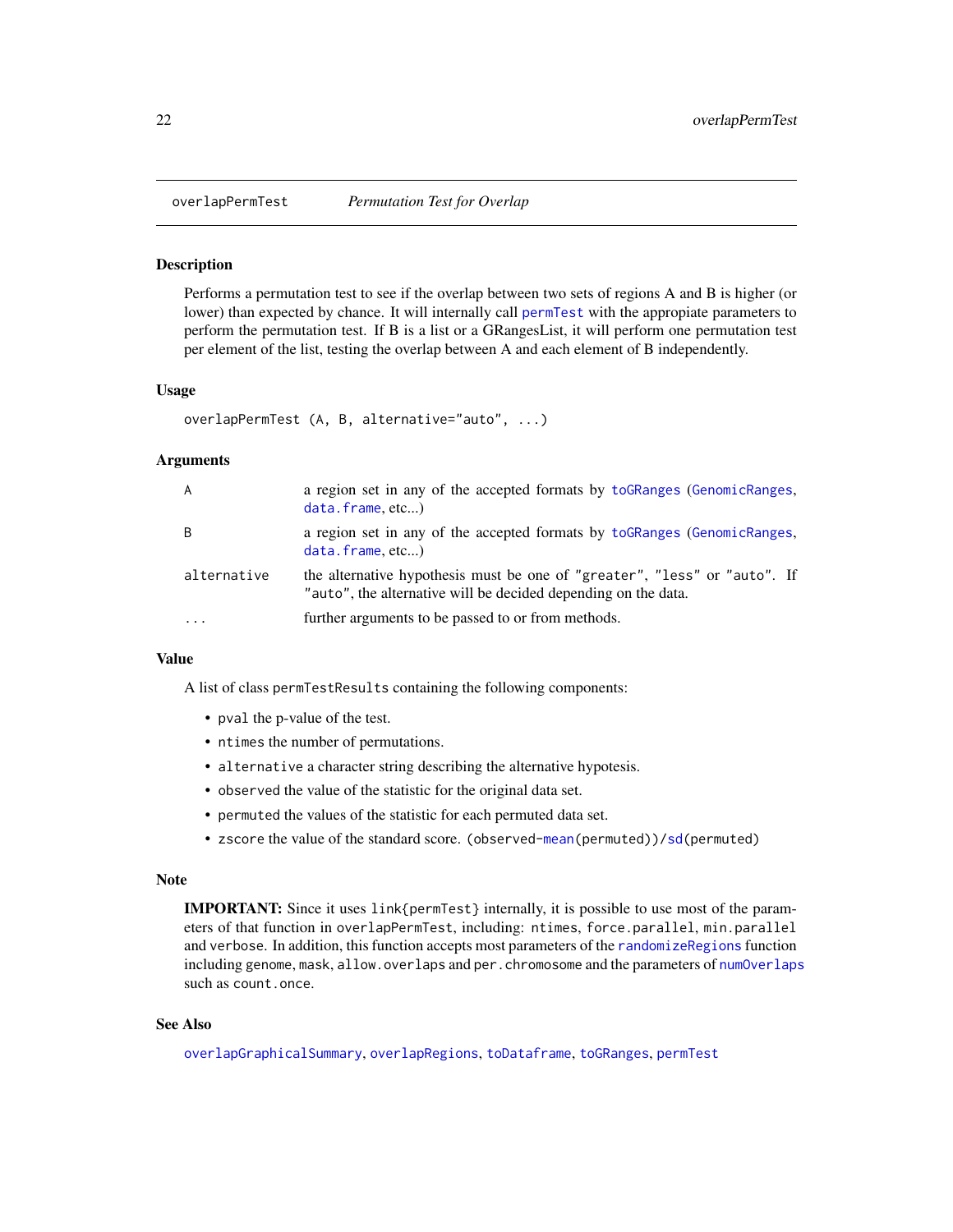#### <span id="page-22-0"></span>overlapRegions 23

#### Examples

```
genome <- filterChromosomes(getGenome("hg19"), keep.chr="chr1")
A <- createRandomRegions(nregions=20, length.mean=10000000, length.sd=20000, genome=genome, non.overlapping=FALS
B <- c(A, createRandomRegions(nregions=10, length.mean=10000, length.sd=20000, genome=genome, non.overlapping=FAI
pt <- overlapPermTest(A=A, B=B, ntimes=10, genome=genome, non.overlapping=FALSE, verbose=TRUE)
summary(pt)
```

```
plot(pt)
plot(pt, plotType="Tailed")
```

```
C <- c(B, createRandomRegions(nregions=10, length.mean=10000, length.sd=20000, genome=genome, non.overlapping=FAI
pt <- overlapPermTest(A=A, B=list(B=B, C=C), ntimes=10, genome=genome, non.overlapping=FALSE, verbose=TRUE)
summary(pt)
plot(pt)
```
<span id="page-22-1"></span>overlapRegions *Overlap Regions*

#### Description

return overlap between 2 regios set A and B

#### Usage

overlapRegions(A, B, colA=NULL, colB=NULL, type="any", min.bases=1, min.pctA=NULL, min.pctB=NULL, get.

#### Arguments

| A    | a region set in any of the accepted formats by toGRanges (GenomicRanges,<br>data.frame, etc)                                                                                                                                                                                                                                                                        |
|------|---------------------------------------------------------------------------------------------------------------------------------------------------------------------------------------------------------------------------------------------------------------------------------------------------------------------------------------------------------------------|
| B    | a region set in any of the accepted formats by to GRanges (Genomic Ranges,<br>data.frame, etc)                                                                                                                                                                                                                                                                      |
| colA | numeric vector indicating which columns of A the results will contain (default<br>NULL)                                                                                                                                                                                                                                                                             |
| colB | numeric vector indicating which columns of B the results will contain (default<br>NULL)                                                                                                                                                                                                                                                                             |
| type | • AinB: the region in A is contained in a region in B<br>• BinA: the region in B is contained in A<br>• within: the region in A or B is contained in a region in the other region set<br>• equal: the region in A has the same chromosome, start and end as a region<br>in $B$<br>• AleftB: the end of the region from A overlaps the beginning of a region in<br>B |
|      | • ArightB: the start of a region from A overlaps the end of a region in B                                                                                                                                                                                                                                                                                           |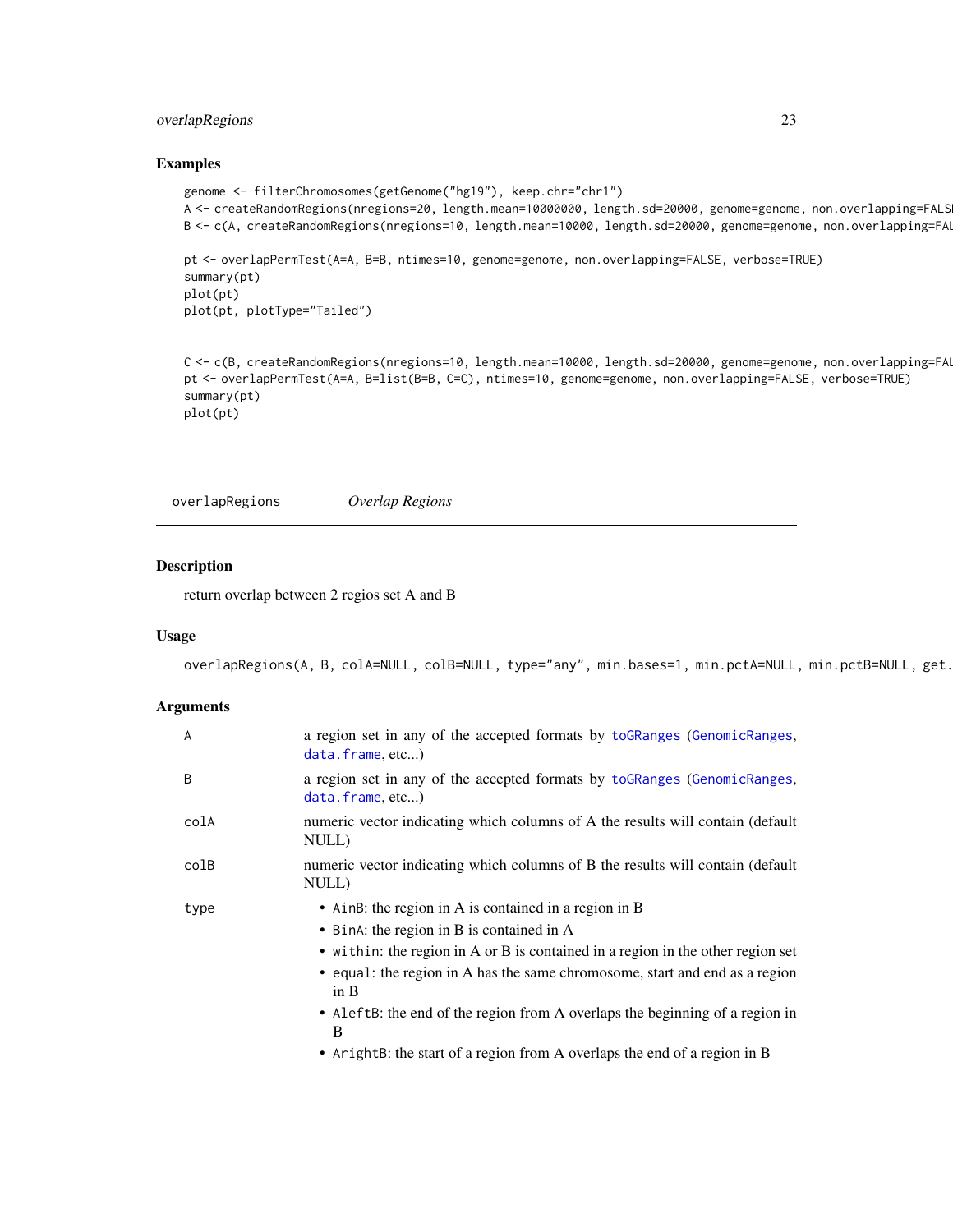• any: any kind of overlap is returned

<span id="page-23-0"></span>

| min.bases    | numeric minimun number of bp accepted to define a overlap (default 1)                                                            |
|--------------|----------------------------------------------------------------------------------------------------------------------------------|
| min.pctA     | numeric minimum percentage of bases of A accepted to define a overlap (default<br>NULL)                                          |
| min.pctB     | numeric minimum percentage of bases of B accepted to define a overlap (default<br>NULL)                                          |
| get.pctA     | boolean if TRUE add a column in the results indicating the number percentage<br>of A are involved in the overlap (default FALSE) |
| get.pctB     | boolean if TRUE add a column in the results indicating the number percentage<br>of B are involved in the overlap (default FALSE) |
| get.bases    | boolean if TRUE add in the results the number of overlapped bases (default<br>FALSE)                                             |
| only.boolean | boolean if TRUE devolve as result a boolean vector containing the overlap state<br>of each regions of A (default FALSE)          |
| only.count   | boolean if TRUE devolve as result the number of regions of A overlapping with<br>B                                               |
| $\ddots$     | any additional parameter (are there any left?)                                                                                   |

#### Value

the default results is a data. frame with at least 5 columns "chr" indicating the chromosome of the appartenence of each overlap, "startA", "endA", "startB", "endB", indicating the coordinates of the region A and B for each overlap "type" that describe the nature of the overlap (see arguments "type") eventually other columns can be added (see see arguments "colA", "colB", "get.pctA", "get.pctB", "get.bases")

#### Note

The implementation uses when possible the [countOverlaps](#page-0-0) function from IRanges package.

#### See Also

[plotRegions](#page-29-1), [toDataframe](#page-35-1), [toGRanges](#page-36-1), [subtractRegions](#page-34-1), [splitRegions](#page-33-1), [extendRegions](#page-8-1), [commonRegions](#page-4-1), [mergeRegions](#page-18-1), [joinRegions](#page-13-1)

#### Examples

A <- data.frame("chr1", c(1, 5, 20, 30), c(8, 13, 28, 40), x=c(1,2,3,4), y=c("a", "b", "c", "d"))

B <- data.frame("chr1", 25, 35)

overlapRegions(A, B)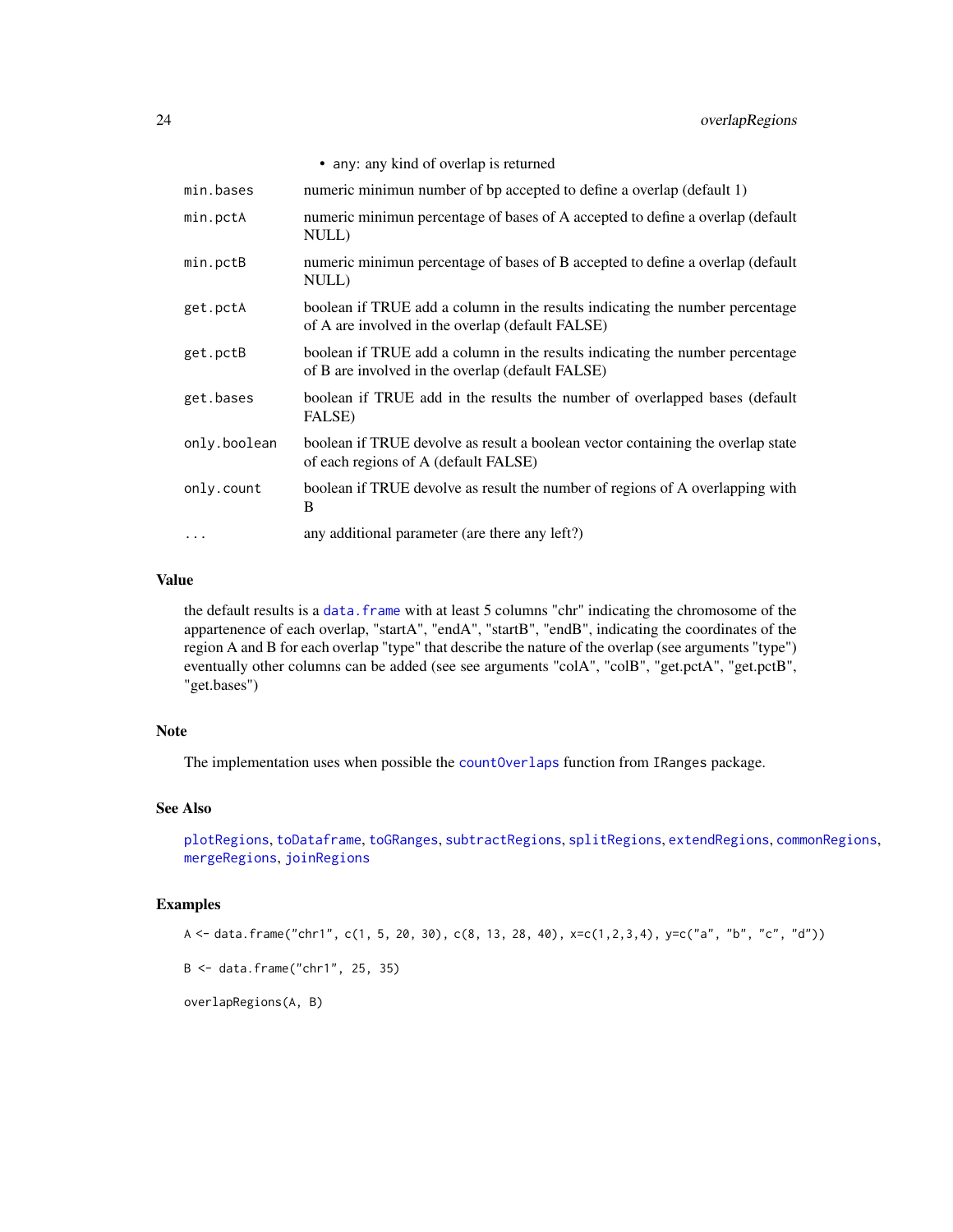<span id="page-24-1"></span><span id="page-24-0"></span>

#### Description

Performs a permutation test to see if there is an association between a region set and some other feature using an evaluation function.

#### Usage

```
permTest(A, ntimes=100, randomize.function, evaluate.function, alternative="auto", min.parallel=1000,
```
#### Arguments

| A                       | a region set in any of the accepted formats by toGRanges (GenomicRanges,<br>data.frame, etc)                                                                                                                                    |  |
|-------------------------|---------------------------------------------------------------------------------------------------------------------------------------------------------------------------------------------------------------------------------|--|
| ntimes                  | number of permutations                                                                                                                                                                                                          |  |
| randomize function      |                                                                                                                                                                                                                                 |  |
|                         | function to create random regions. It must return a set of regions.                                                                                                                                                             |  |
| evaluate.function       |                                                                                                                                                                                                                                 |  |
|                         | function to search for association. It must return a numeric value.                                                                                                                                                             |  |
| alternative             | the alternative hypothesis must be one of "greater", "less" or "auto". If<br>"auto", the alternative will be decided depending on the data.                                                                                     |  |
| min.parallel            | if force parallel is not specified, this will be used to determine the threshold for<br>parallel computation. If length $(A)$ * ntimes > min.parallel, it will activate<br>the parallel computation. Single threaded otherwise. |  |
|                         | force.parallel logical indicating if the computation must be paralelized.                                                                                                                                                       |  |
| randomize.function.name |                                                                                                                                                                                                                                 |  |
|                         | character. If specified, the permTestResults object will have this name instead<br>of the name of the randomization function used. Useful specially when using<br>unnamed anonymous functions.                                  |  |
| evaluate.function.name  |                                                                                                                                                                                                                                 |  |
|                         | character. If specified, the permTestResults object will have this name instead of<br>the name of the evaluation function used. Useful specially when using unnamed<br>anonymous functions.                                     |  |
| verbose                 | a boolean. If verbose=TRUE it creates a progress bar to show the computation<br>progress. When combined with parallel computation, it might have an impact in<br>the total computation time.                                    |  |
|                         | further arguments to be passed to other methods.                                                                                                                                                                                |  |

#### Details

permTest performs a permutation test of the regions in RS to test the association with the feature evaluated with the evaluation function. The regions are randomized using the randomization.function and the evaluation.function is used to evaluate them. More information can be found in the vignette.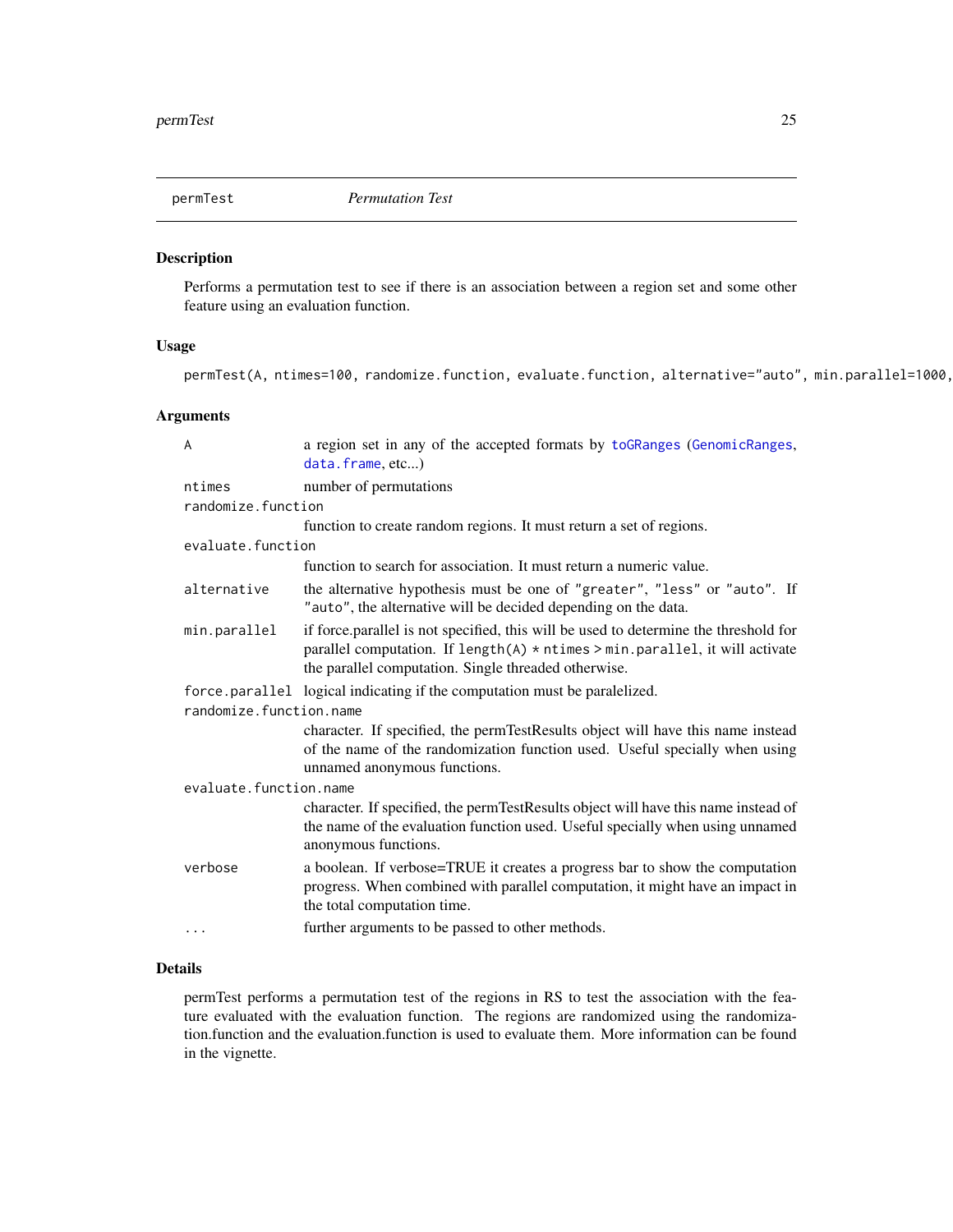#### <span id="page-25-0"></span>Value

A list of class permTestResults containing the following components:

- pval the p-value of the test.
- ntimes the number of permutations.
- alternative a character string describing the alternative hypotesis.
- observed the value of the statistic for the original data set.
- permuted the values of the statistic for each permuted data set.
- zscore the value of the standard score. (observed[-mean\(](#page-0-0)permuted))[/sd\(](#page-0-0)permuted)
- randomize. function the randomization function used.
- randomize. function. name the name of the randomization used.
- evaluate.function the evaluation function used.
- evaluate.function.name the name of the evaluation function used.

#### References

Davison, A. C. and Hinkley, D. V. (1997) Bootstrap methods and their application, Cambridge University Press, United Kingdom, 156-160

#### See Also

[overlapPermTest](#page-21-1)

#### Examples

```
genome <- filterChromosomes(getGenome("hg19"), keep.chr="chr1")
A <- createRandomRegions(nregions=20, length.mean=10000000, length.sd=20000, genome=genome, non.overlapping=FALS
B <- c(A, createRandomRegions(nregions=10, length.mean=10000, length.sd=20000, genome=genome, non.overlapping=FAI
```

```
pt2 <- permTest(A=A, B=B, ntimes=10, alternative="auto", verbose=TRUE, genome=genome, evaluate.function=meanDista
summary(pt2)
plot(pt2)
plot(pt2, plotType="Tailed")
```
plot.localZScoreResults

*Plot localZscore results*

#### Description

Function for plotting the a localZScoreResults object.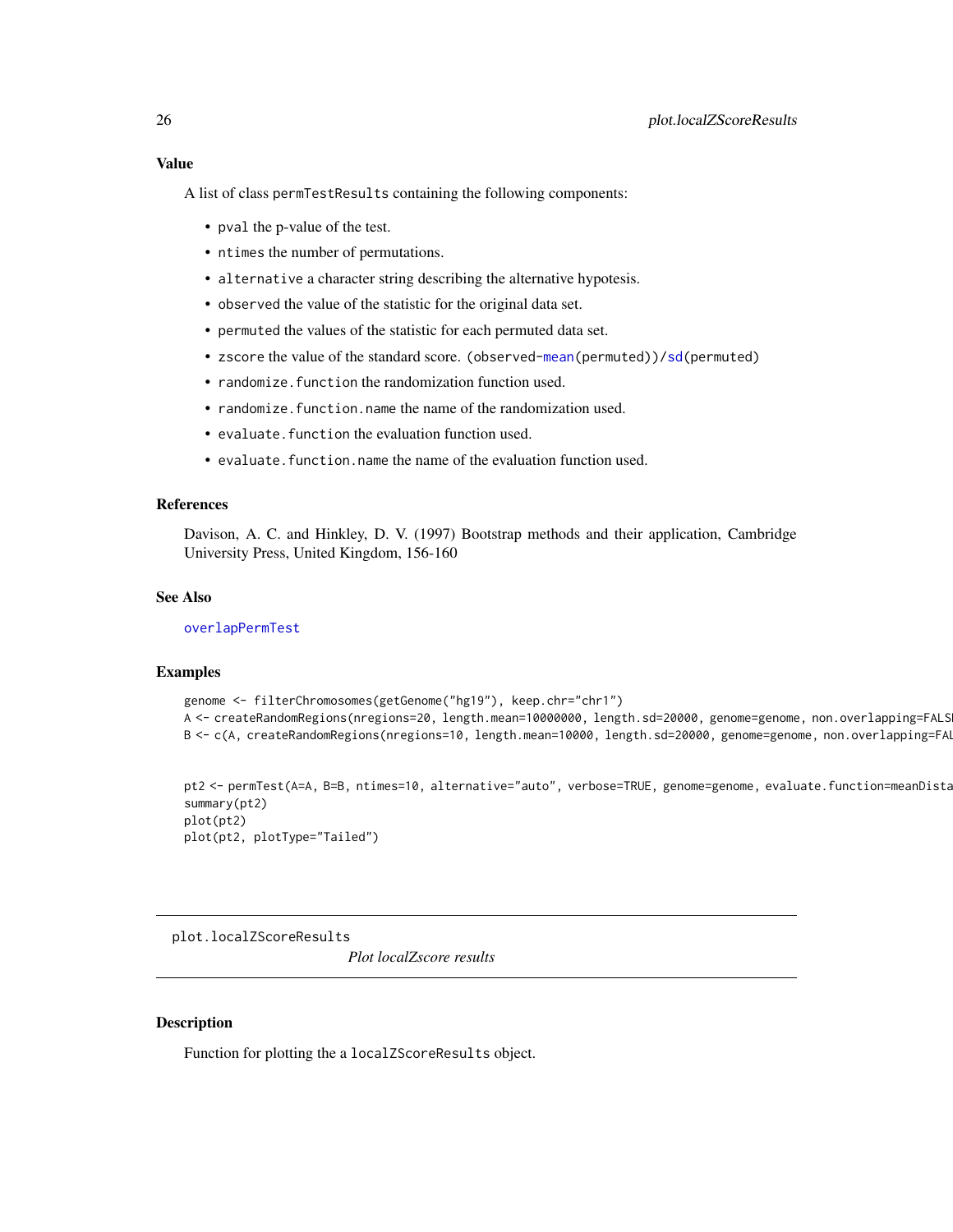#### <span id="page-26-0"></span>plot.permTestResults 27

#### Usage

```
## S3 method for class 'localZScoreResults'
plot(x, main = "", num.x.labels = 5, ...)
```
#### Arguments

| X            | an object of class localZScoreResults.                                                                                          |
|--------------|---------------------------------------------------------------------------------------------------------------------------------|
| main         | a character specifying the main title of the plot. Defaults to no title.                                                        |
| num.x.labels | a numeric specifying the number of ticks to label the x axis. The total number<br>will be $2*num.x.labels + 1$ . Defaults to 5. |
| $\ddotsc$    | further arguments to be passed to or from methods.                                                                              |

#### Value

A plot is created on the current graphics device.

#### See Also

[localZScore](#page-15-1)

#### Examples

```
genome <- filterChromosomes(getGenome("hg19"), keep.chr="chr1")
A <- createRandomRegions(nregions=20, length.mean=10000000, length.sd=20000, genome=genome, non.overlapping=FALS
B <- c(A, createRandomRegions(nregions=10, length.mean=100000, length.sd=20000, genome=genome, non.overlapping=F/
pt <- overlapPermTest(A=A, B=B, ntimes=10, genome=genome, non.overlapping=FALSE)
lz <- localZScore(A=A, B=B, pt=pt)
plot(lz)
```
plot.permTestResults *Function for plotting the results from a* permTestResults *object.*

#### Description

Function for plotting the results from a permTestResults object.

#### Usage

```
## S3 method for class 'permTestResults'
plot(x, y) pualthres = 0.05,
  plotType = "Tailed", main = "", xlab = NULL, ylab = "",
 ylim = NULL, xlim = NULL, ...
```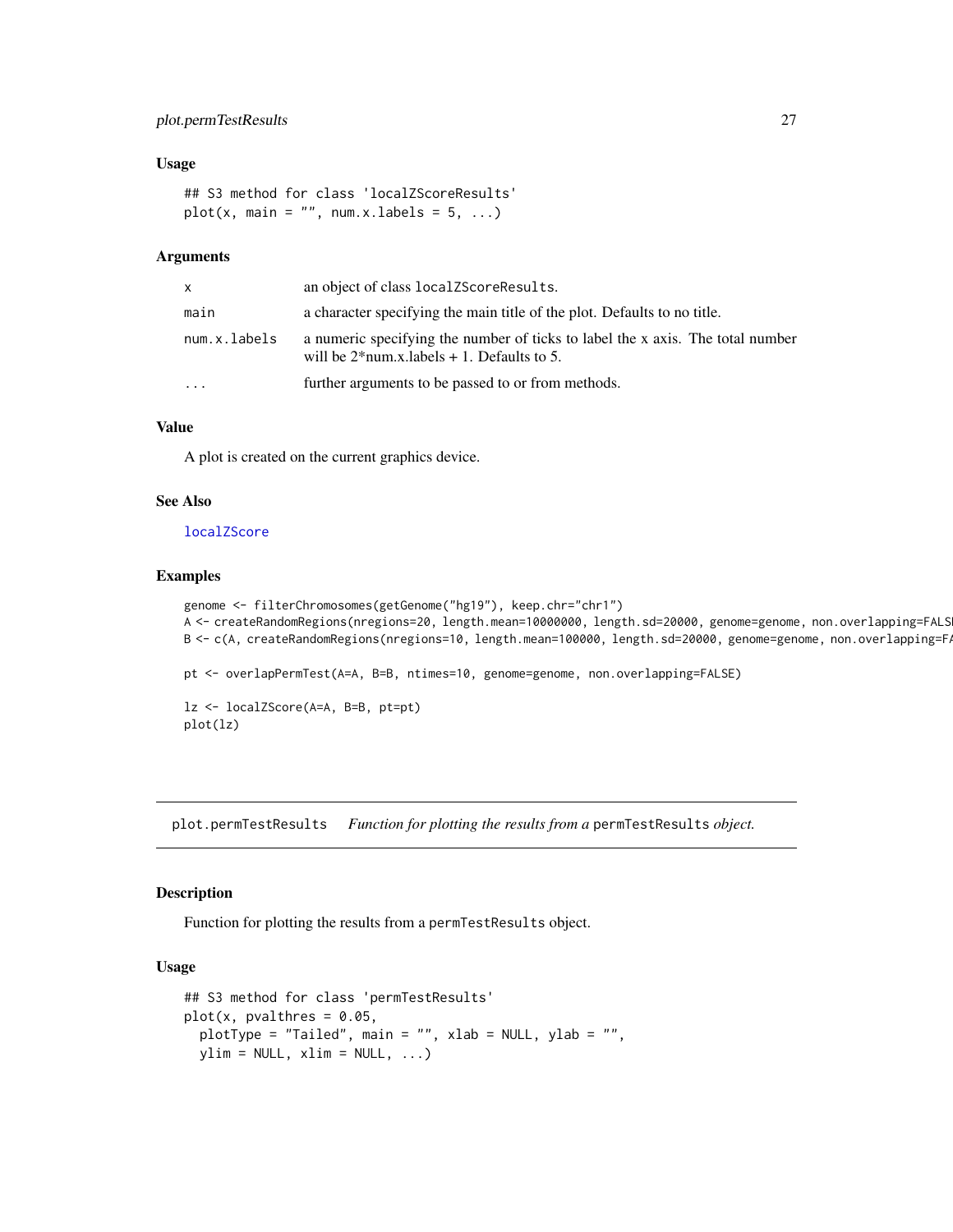#### **Arguments**

| an object of class permTestResults.                                                                                                               |
|---------------------------------------------------------------------------------------------------------------------------------------------------|
| p-value threshold for significance. Default is 0.05.                                                                                              |
| the type of plot to display. This must be one of "Area" or "Tailed". Default is<br>"Area".                                                        |
| a character specifying the title of the plot. Defaults to "".                                                                                     |
| a character specifying the label of the x axis. Defaults to NULL, which produces<br>a plot with the evaluation function name as the x axis label. |
| a character specifying the label of the y axis. Defaults to "".                                                                                   |
| defines the y limits of the plot. Passed to the underlying plot call.                                                                             |
| defines the x limits of the plot. Passed to the underlying plot call.                                                                             |
| further arguments to be passed to or from methods.                                                                                                |
|                                                                                                                                                   |

#### Value

A plot is created on the current graphics device.

#### See Also

[permTest](#page-24-1)

#### Examples

```
genome <- filterChromosomes(getGenome("hg19"), keep.chr="chr1")
A <- createRandomRegions(nregions=20, length.mean=10000000, length.sd=20000, genome=genome, non.overlapping=FALS
B <- c(A, createRandomRegions(nregions=10, length.mean=10000, length.sd=20000, genome=genome, non.overlapping=FAI
pt <- overlapPermTest(A=A, B=B, ntimes=10, genome=genome, non.overlapping=FALSE)
summary(pt)
plot(pt)
plot(pt, plotType="Tailed")
pt2 <- permTest(A=A, B=B, ntimes=10, alternative="auto", genome=genome, evaluate.function=meanDistance, randomize
summary(pt2)
plot(pt2)
```
plot(pt2, plotType="Tailed")

plot.permTestResultsList

*Function for plotting the results from a* permTestResultsList *object when more than one evaluation function was used.*

#### Description

Function for plotting the results from a permTestResultsList object when more than one evaluation function was used.

<span id="page-27-0"></span>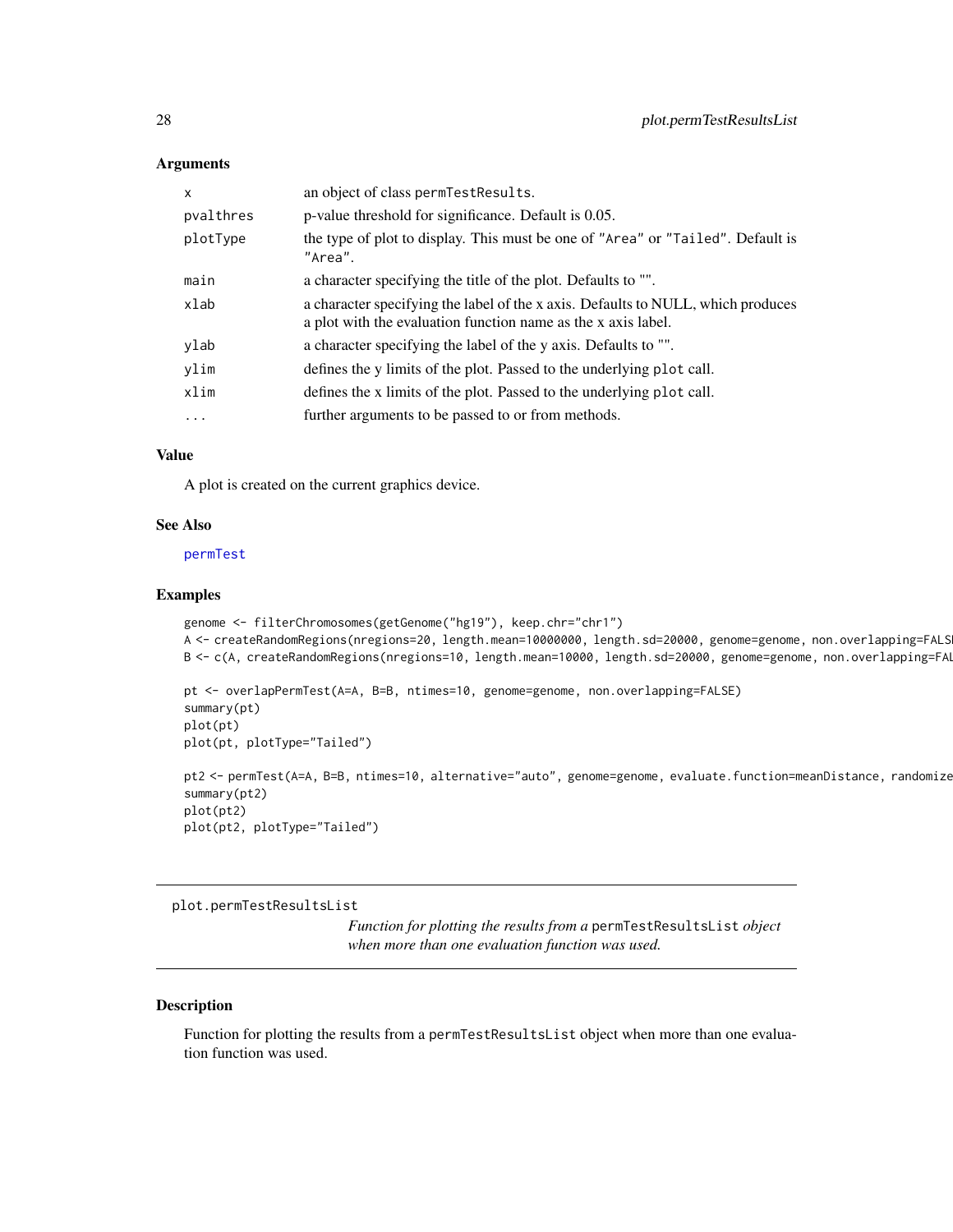#### <span id="page-28-0"></span>Usage

```
## S3 method for class 'permTestResultsList'
plot(x, ncol = NA, pvalthres = 0.05,plotType = "Tailed", main = "", xlab = NULL, ylab = "", ...)
```
#### Arguments

| x         | an object of class permTestResultsList.                                                                                                           |
|-----------|---------------------------------------------------------------------------------------------------------------------------------------------------|
| ncol      | number of plots per row. ncol=NA means ncol=floor(sqrt(length(x)))so the plot<br>is more or less square (default=NA)                              |
| pvalthres | p-value threshold for significance. Default is 0.05.                                                                                              |
| plotType  | the type of plot to display. This must be one of "Area" or "Tailed". Default is<br>"Area".                                                        |
| main      | a character specifying the title of the plot. Defaults to "".                                                                                     |
| xlab      | a character specifying the label of the x axis. Defaults to NULL, which produces<br>a plot with the evaluation function name as the x axis label. |
| vlab      | a character specifying the label of the y axis. Defaults to "".                                                                                   |
| $\ddots$  | further arguments to be passed to or from methods.                                                                                                |
|           |                                                                                                                                                   |

#### Value

A plot is created on the current graphics device.

#### See Also

#### [permTest](#page-24-1)

### Examples

```
genome <- filterChromosomes(getGenome("hg19"), keep.chr="chr1")
A <- createRandomRegions(nregions=20, length.mean=10000000, length.sd=20000, genome=genome, non.overlapping=FALS
B <- c(A, createRandomRegions(nregions=10, length.mean=10000, length.sd=20000, genome=genome, non.overlapping=FAI
```

```
pt <- overlapPermTest(A=A, B=B, ntimes=10, genome=genome, non.overlapping=FALSE)
summary(pt)
plot(pt)
plot(pt, plotType="Tailed")
```

```
pt2 <- permTest(A=A, B=B, ntimes=10, alternative="auto", genome=genome, evaluate.function=list(distance=meanDista
summary(pt2)
plot(pt2)
plot(pt2, plotType="Tailed")
```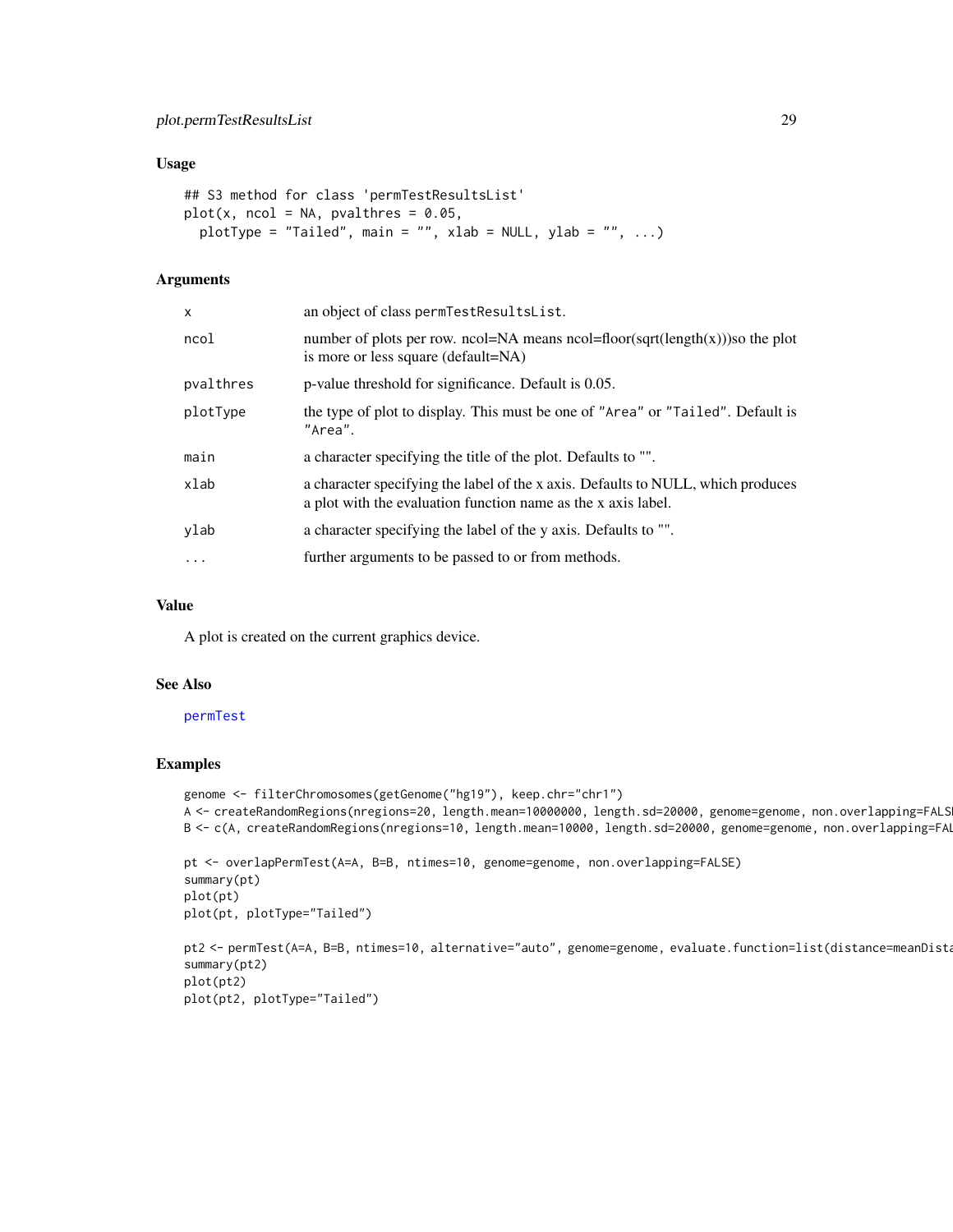<span id="page-29-1"></span><span id="page-29-0"></span>plotRegions *Plot Regions*

#### Description

Plots sets of regions

#### Usage

```
plotRegions(x, chromosome, start=NULL, end=NULL, regions.labels=NULL, regions.colors=NULL, ...)
```
### Arguments

| $\mathsf{x}$ | list of objects to be ploted.                                                                                        |
|--------------|----------------------------------------------------------------------------------------------------------------------|
| chromosome   | character or numeric value indicating which chromosome you want to plot.                                             |
| start        | numeric value indicating from which position you want to plot.                                                       |
| end          | numeric value indicating to which position you want to plot.                                                         |
|              | regions labels vector indicating the labels for the y axes. It must have the same length as x.                       |
|              | regions colors character vector indicating the colors for the plotted regions. It must have the<br>same length as x. |
| $\cdots$     | Arguments to be passed to methods, such as graphical parameters (see par).                                           |

#### Value

A plot is created on the current graphics device.

#### Examples

```
A <- data.frame(chr=1, start=c(1,15,24,40,50), end=c(10,20,30,45,55))
B <- data.frame(chr=1, start=c(2,12,28,35), end=c(5,25,33,43))
plotRegions(list(A,B), chromosome=1, regions.labels=c("A","B"), regions.colors=3:2)
```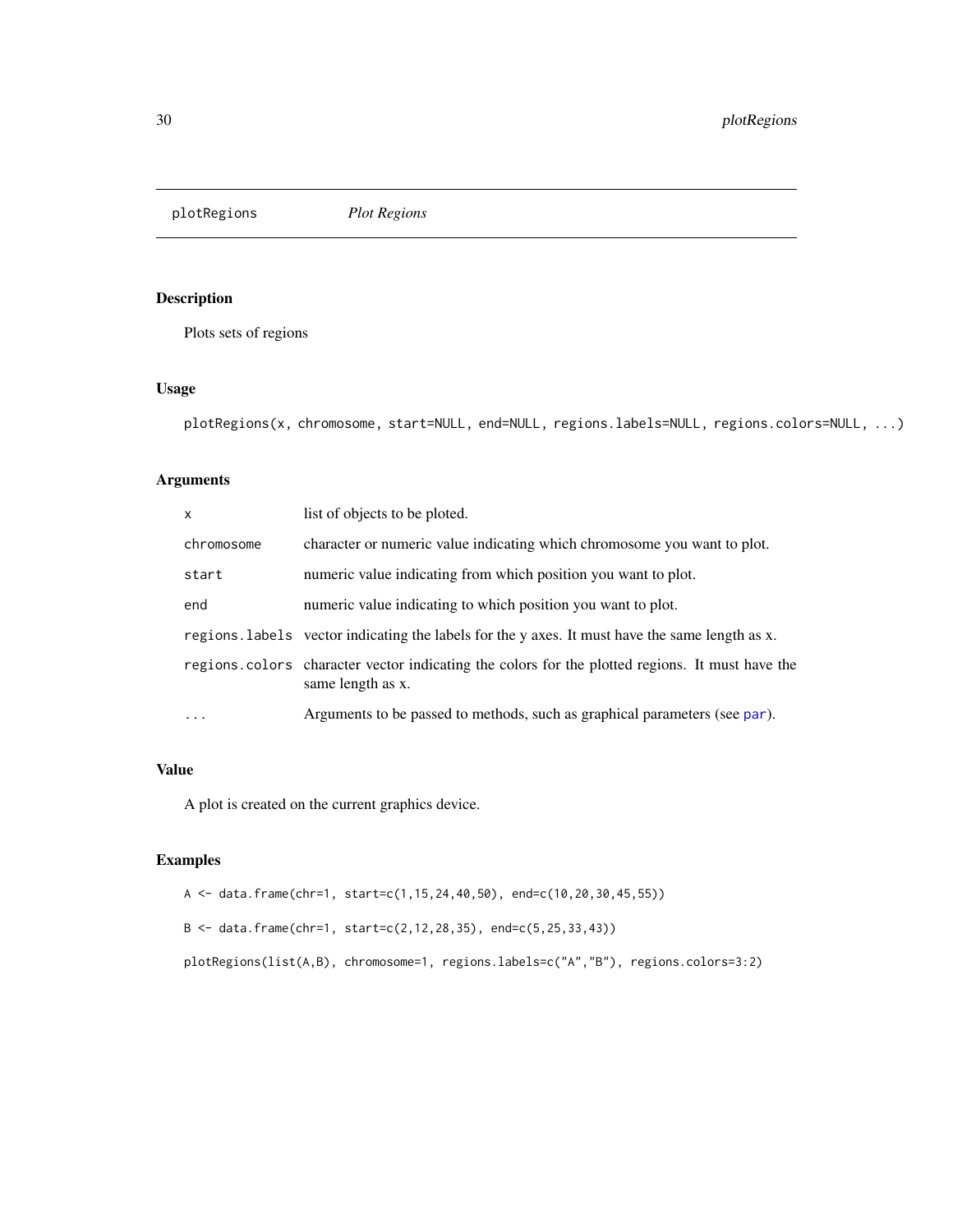<span id="page-30-1"></span><span id="page-30-0"></span>randomizeRegions *Randomize Regions*

#### Description

Given a set of regions A and a genome, this function returns a new set of regions randomly distributted in the genome.

#### Usage

randomizeRegions(A, genome="hg19", mask=NULL, allow.overlaps=TRUE, per.chromosome=FALSE, ...)

#### Arguments

| A      | The set of regions to randomize. A region set in any of the accepted formats by<br>toGRanges (GenomicRanges, data.frame, etc)                                                                                                                                                                                                                                                          |
|--------|----------------------------------------------------------------------------------------------------------------------------------------------------------------------------------------------------------------------------------------------------------------------------------------------------------------------------------------------------------------------------------------|
| genome | The reference genome to use. A valid genome object. Either a GenomicRanges<br>or data. frame containing one region per whole chromosome or a character<br>uniquely identifying a genome in BSgenome (e.g. "hg19", "mm10", but not<br>"hg"). Internally it uses getGenomeAndMask.                                                                                                       |
| mask   | The set of regions specifying where a random region can not be (centromeres,<br>repetitive regions, unmappable regions). A region set in any of the accepted<br>formats by toGRanges (GenomicRanges, data. frame, ). If NULL it will try<br>to derive a mask from the genome (currently only works if the genome is a<br>character string). If NA it gives, explicitly, an empty mask. |
|        | allow overlaps A boolean stating whether the random regions can overlap (FALSE) or not<br>(TRUE).                                                                                                                                                                                                                                                                                      |
|        | per chromosome Boolean. If TRUE, the regions will be created in a per chromosome maner -<br>every region in A will be moved into a random position at the same chromosome<br>where it was originally-.                                                                                                                                                                                 |
|        | further arguments to be passed to or from methods.                                                                                                                                                                                                                                                                                                                                     |

#### Details

The new set of regions will be created with the same sizes of the original ones, and optionally placed in the same chromosomes.

In addition, they can be made explicitly non overlapping and a mask can be provided so no regions fall in an undesirable part of the genome.

#### Value

It returns a [GenomicRanges](#page-0-0) object with the regions resulting from the randomization process.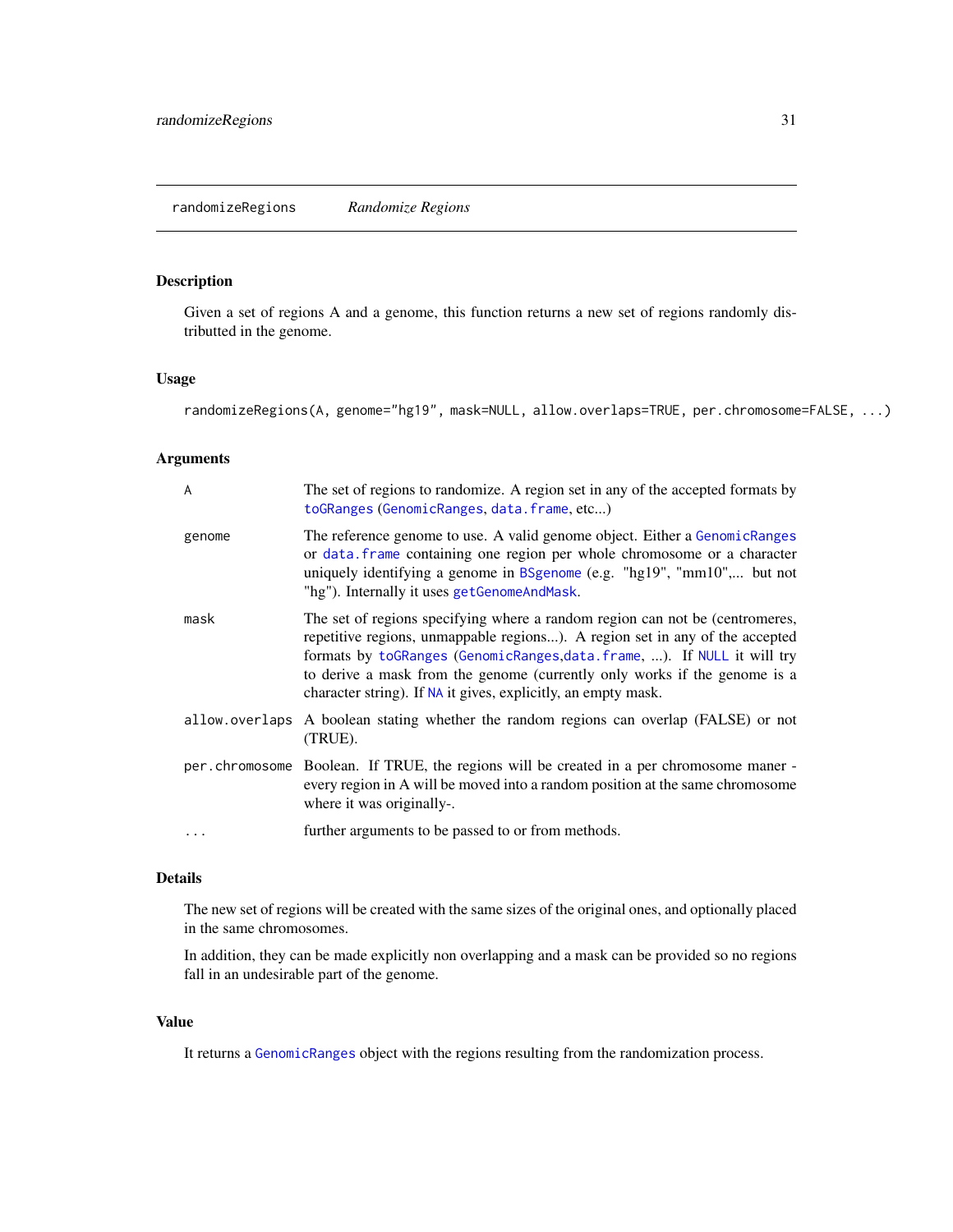Note

randomizeRegions assumes that chromosomes start at base 1. If a chromosome starts at another base number, for example at base 1000, random regions might appear in the [1:1000] interval. This should not affect most uses of randomizeRegions, but might be important in some advanced analysis involving artificially contructed genomes.

#### See Also

[toDataframe](#page-35-1), [toGRanges](#page-36-1), [getGenome](#page-10-1), [getMask](#page-12-1), [getGenomeAndMask](#page-11-1), [characterToBSGenome](#page-2-1), [maskFromBSGenome](#page-16-1), [resampleRegions](#page-32-1), [createRandomRegions](#page-6-1), [circularRandomizeRegions](#page-2-2)

#### Examples

```
A <- data.frame("chr1", c(1, 10, 20, 30), c(12, 13, 28, 40))
mask <- data.frame("chr1", c(20000000, 100000000), c(22000000, 130000000))
genome <- data.frame(c("chr1", "chr2"), c(1, 1), c(180000000, 20000000))
randomizeRegions(A)
randomizeRegions(A, genome=genome, mask=mask, per.chromosome=TRUE, allow.overlaps=FALSE)
```
recomputePermTest *Recompute Permutation Test*

#### Description

Recomputes the permutation test changing the alternative hypotesis

#### Usage

```
recomputePermTest(ptr)
```
#### Arguments

ptr an object of class permTestResults

#### Value

A list of class permTestResults containing the same components as [permTest](#page-24-1) results.

#### See Also

[permTest](#page-24-1)

<span id="page-31-0"></span>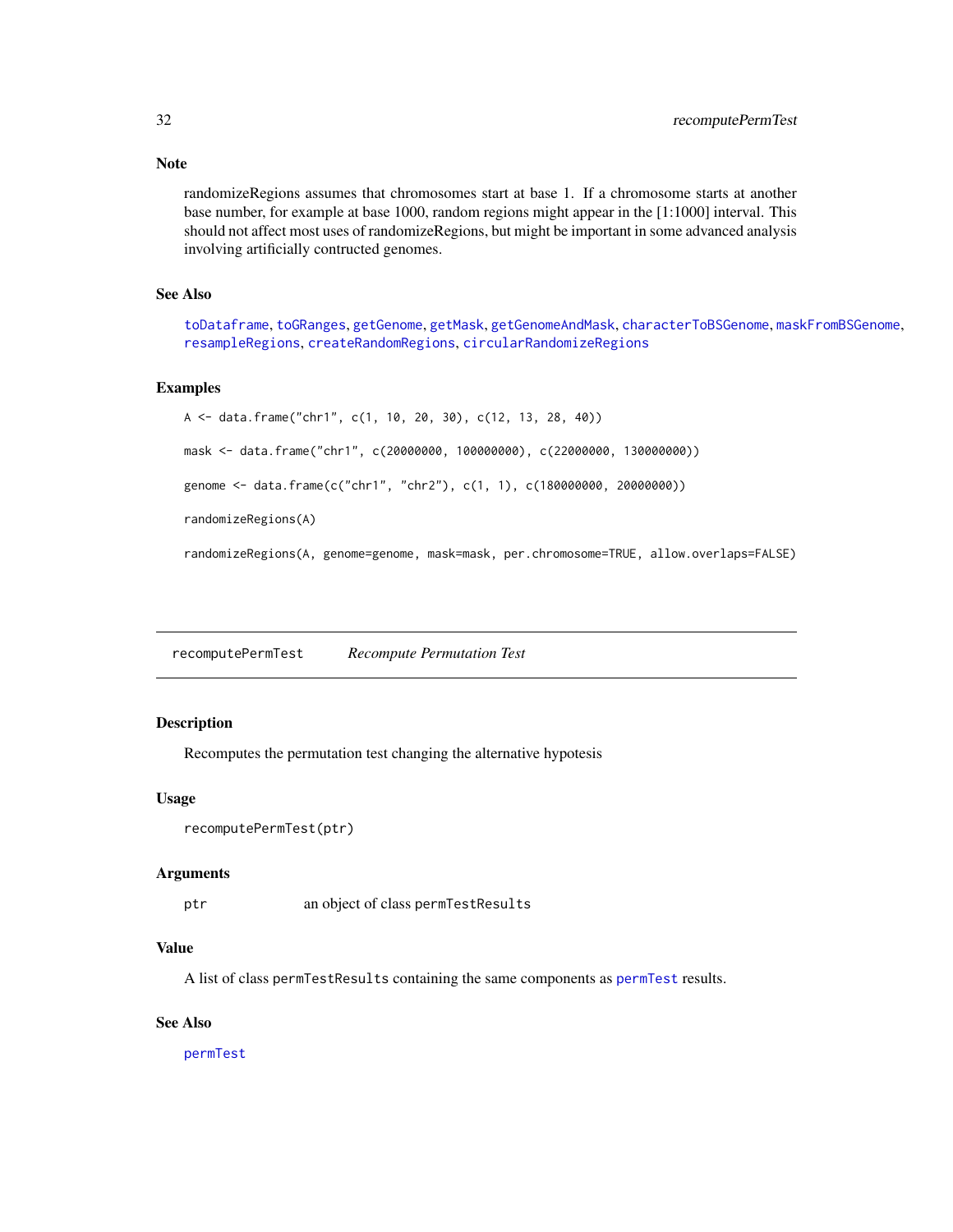#### <span id="page-32-0"></span>resampleRegions 33

#### Examples

A <- createRandomRegions(nregions=10, length.mean=1000000)

B <- createRandomRegions(nregions=10, length.mean=1000000)

```
resPerm <- permTest(A=A, B=B, ntimes=5, alternative="less", genome="hg19", evaluate.function=meanDistance, random
```
plot(resPerm)

<span id="page-32-1"></span>resampleRegions *Resample Regions*

#### Description

Function for sampling a region set from a univers of region sets.

#### Usage

```
resampleRegions(A, universe, per.chromosome=FALSE, ...)
```
#### Arguments

| $\overline{A}$ | a region set in any of the formats accepted by to GRanges (Genomic Ranges,<br>data. frame, etc |
|----------------|------------------------------------------------------------------------------------------------|
| universe       | a region set in any of the formats accepted by to GRanges (Genomic Ranges,<br>data. frame, etc |
|                | per chromosome boolean indicating if sample must be by chromosome.                             |
|                | further arguments to be passed to or from methods.                                             |

#### Value

a [GenomicRanges](#page-0-0) object. A sample from the univers with the same length as A.

#### See Also

[toDataframe](#page-35-1), [toGRanges](#page-36-1), [randomizeRegions](#page-30-1), [createRandomRegions](#page-6-1)

#### Examples

universe <- data.frame(chr=1, start=c(1,15,24,40,50), end=c(10,20,30,45,55))

A <- data.frame(chr=1, start=c(2,12,28,35), end=c(5,25,33,43))

resampleRegions(A, universe, per.chromosome=TRUE)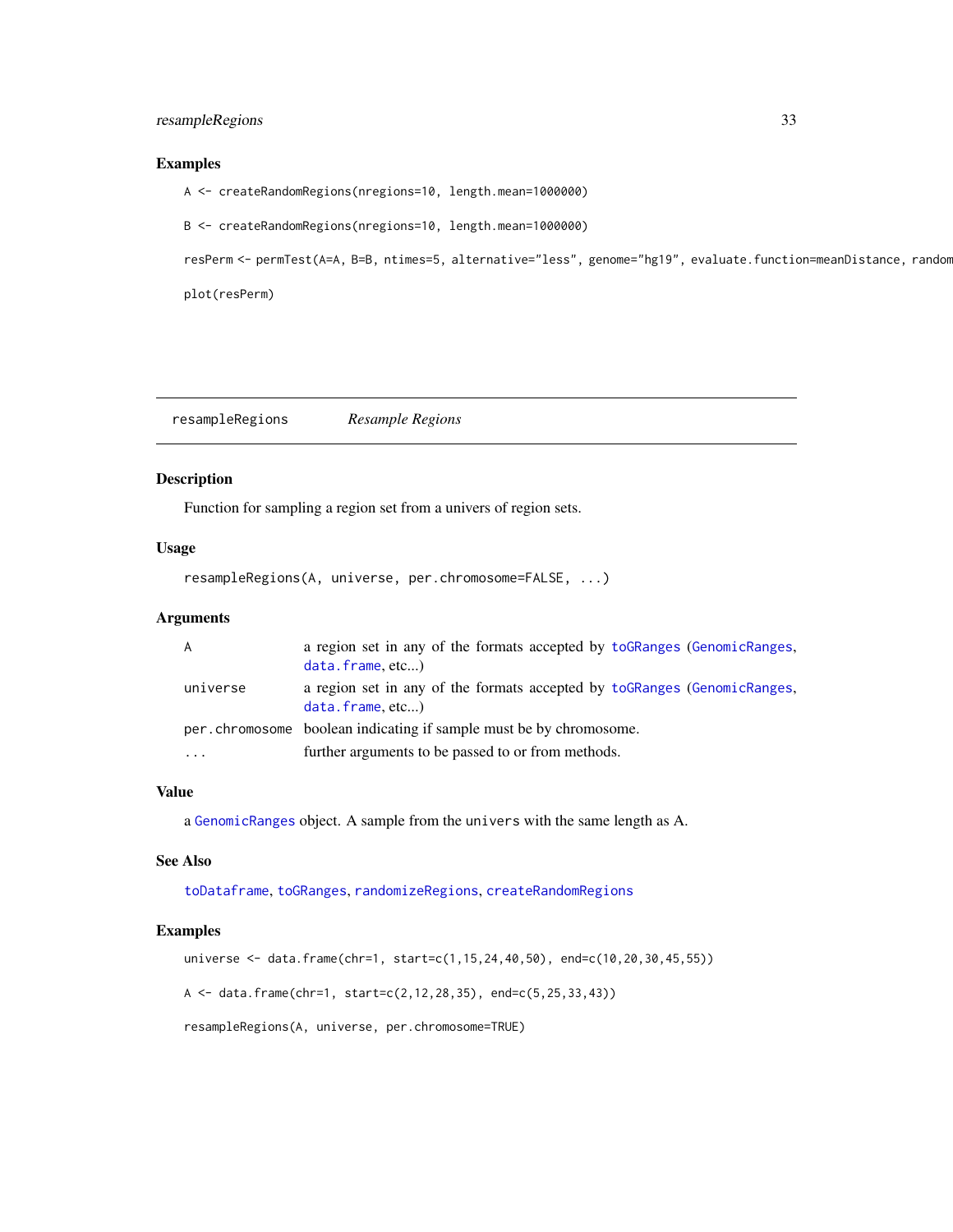<span id="page-33-1"></span><span id="page-33-0"></span>splitRegions *Split Regions*

#### Description

Splits a region set A by both ends of the regions in a second region set B.

#### Usage

```
splitRegions(A, B, min.size=1, track.original=TRUE)
```
#### Arguments

| A        | a region set in any of the formats accepted by toGRanges (GenomicRanges,<br>data. frame, etc                             |
|----------|--------------------------------------------------------------------------------------------------------------------------|
| B        | a region set in any of the formats accepted by to GRanges (Genomic Ranges,<br>data. frame, etc                           |
| min.size | numeric value, minimal size of the new regions                                                                           |
|          | track.original logical indicating if you want to keep the original regions and additional infor-<br>mation in the output |

#### Value

A GRanges with the splitted regions.

#### See Also

[toDataframe](#page-35-1), [toGRanges](#page-36-1), [subtractRegions](#page-34-1), [commonRegions](#page-4-1), [extendRegions](#page-8-1), [joinRegions](#page-13-1), [mergeRegions](#page-18-1), [overlapRegions](#page-22-1)

#### Examples

```
A <- data.frame(chr=1, start=c(1, 15, 24, 40, 50), end=c(10, 20, 30, 45, 55))
B <- data.frame(chr=1, start=c(2, 12, 28, 35), end=c(5, 25, 33, 43))
splits <- splitRegions(A, B)
```
plotRegions(list(A, B, splits), chromosome=1, regions.labels=c("A", "B", "splits"), regions.colors=3:1)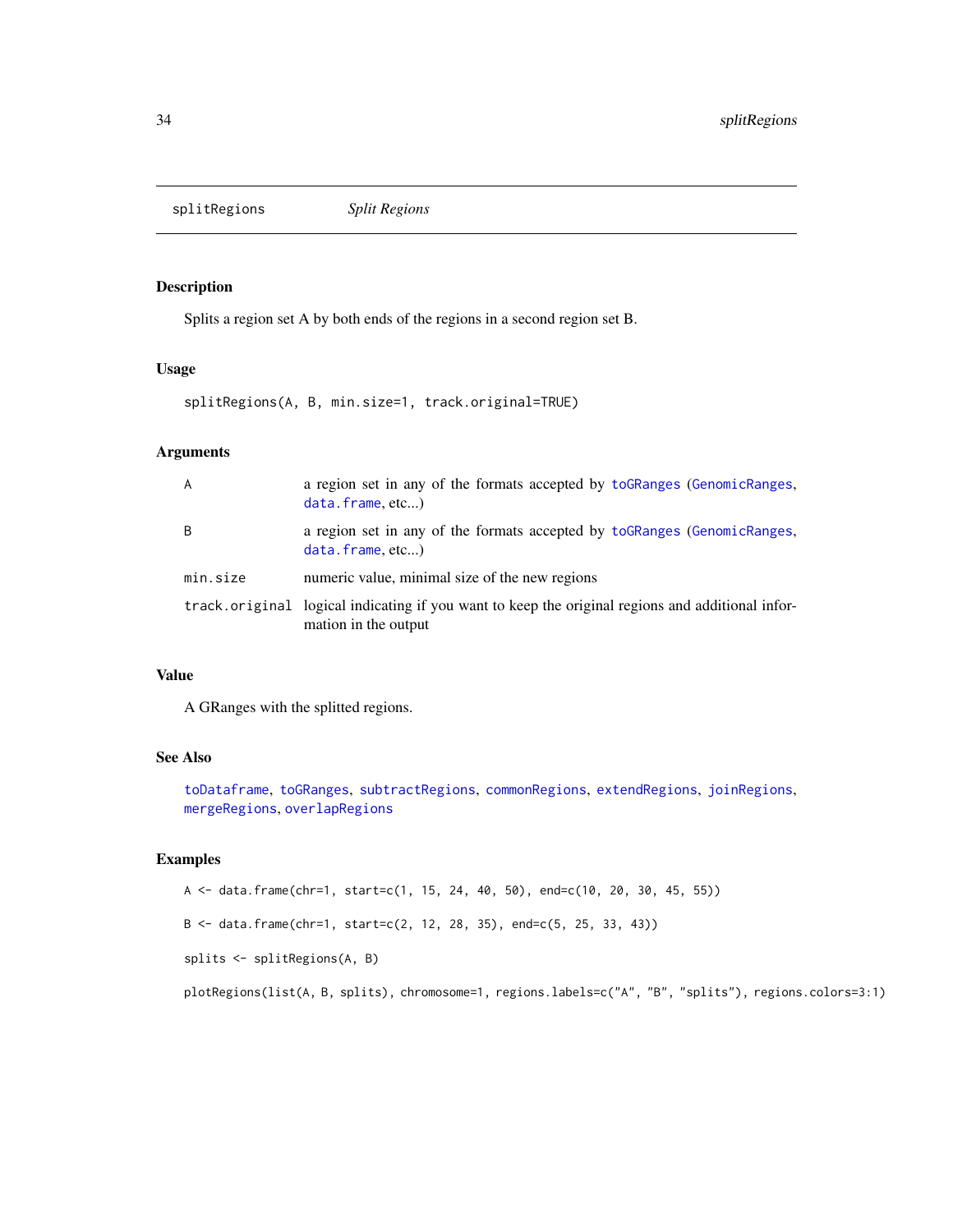#### <span id="page-34-1"></span><span id="page-34-0"></span>Description

Function for subtracting a region set from another region set.

#### Usage

subtractRegions(A, B)

#### Arguments

| a region set in any of the accepted formats by to GRanges (Genomic Ranges,<br>data. frame, etc |
|------------------------------------------------------------------------------------------------|
| a region set in any of the accepted formats by to GRanges (Genomic Ranges,<br>data.frame, etc) |

#### Details

This function returns the regions in A minus the parts of them overlapping the regions in B. Overlapping regions in the result will be fused.

The implementation relies completely in the setdiff function from IRanges package.

#### Value

A GenomicRanges object

#### Examples

```
A <- data.frame(chr=1, start=c(1, 15, 24, 31), end=c(10, 20, 30, 35))
```

```
B <- data.frame(chr=1, start=c(2, 12, 24, 35), end=c(5, 25, 29, 40))
```
subtract <- subtractRegions(A, B)

```
plotRegions(list(A, B, subtract), chromosome=1, regions.labels=c("A", "B", "subtract"), regions.colors=3:1)
```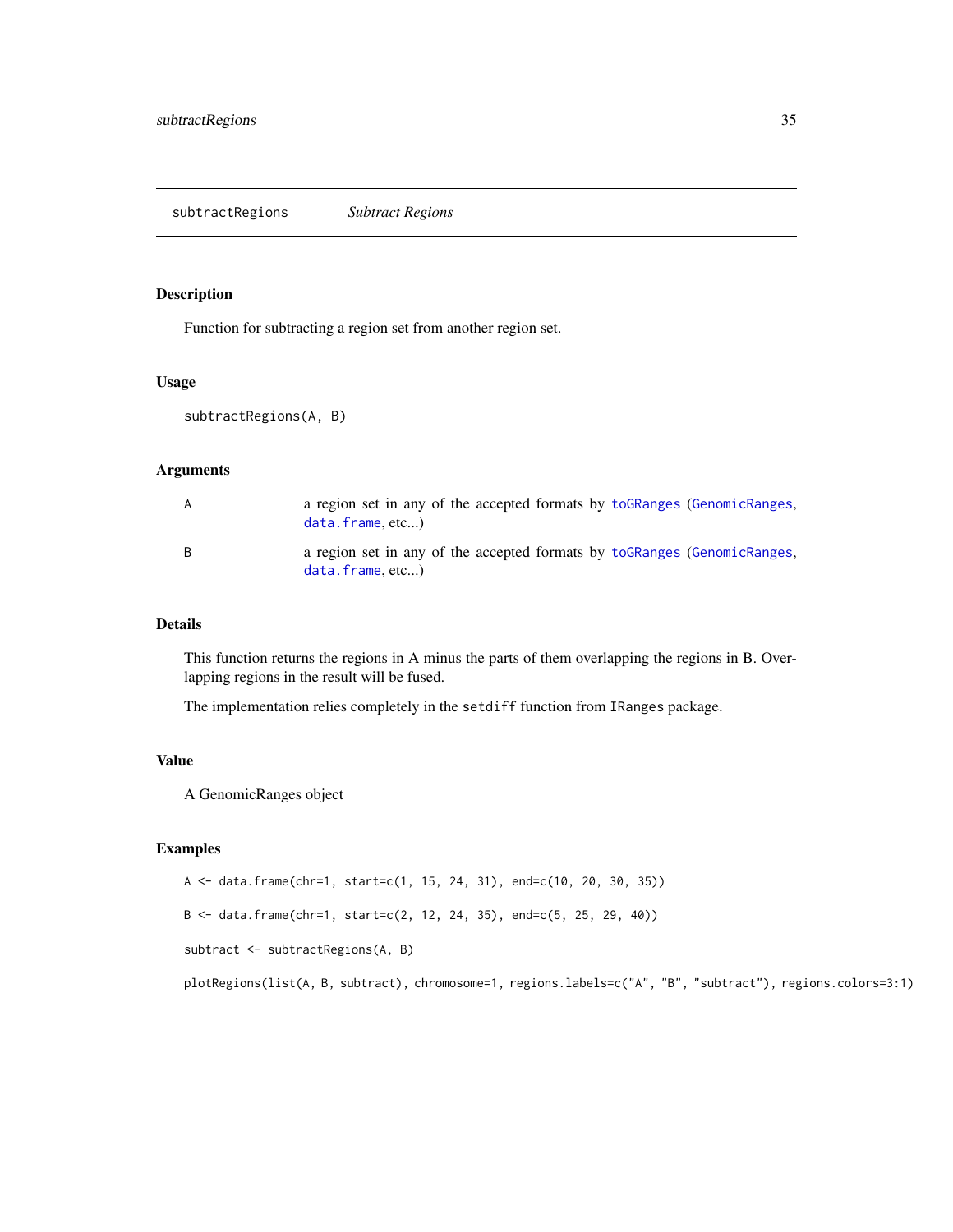<span id="page-35-1"></span><span id="page-35-0"></span>toDataframe *toDataframe*

#### Description

Transforms a [GRanges](#page-0-0) object or a data. framecontaining a region set into a data. frame.

#### Usage

toDataframe(A, stranded=FALSE)

#### Arguments

| A        | a GRanges object.                                                              |
|----------|--------------------------------------------------------------------------------|
| stranded | (only used when A is a GRanges object) a logical indicating whether a column   |
|          | with the strand information have to be added to the result (Defaults to FALSE) |

#### Details

If the oject is of class data. frame, it will be returned untouched.

#### Value

A data.frame with the regions in A. If A was a [GRanges](#page-0-0) object, the output will include any metadata present in A.

#### See Also

[toGRanges](#page-36-1)

#### Examples

```
A <- data.frame(chr=1, start=c(1, 15, 24), end=c(10, 20, 30), x=c(1,2,3), y=c("a", "b", "c"))
```
A2 <- toGRanges(A)

toDataframe(A2)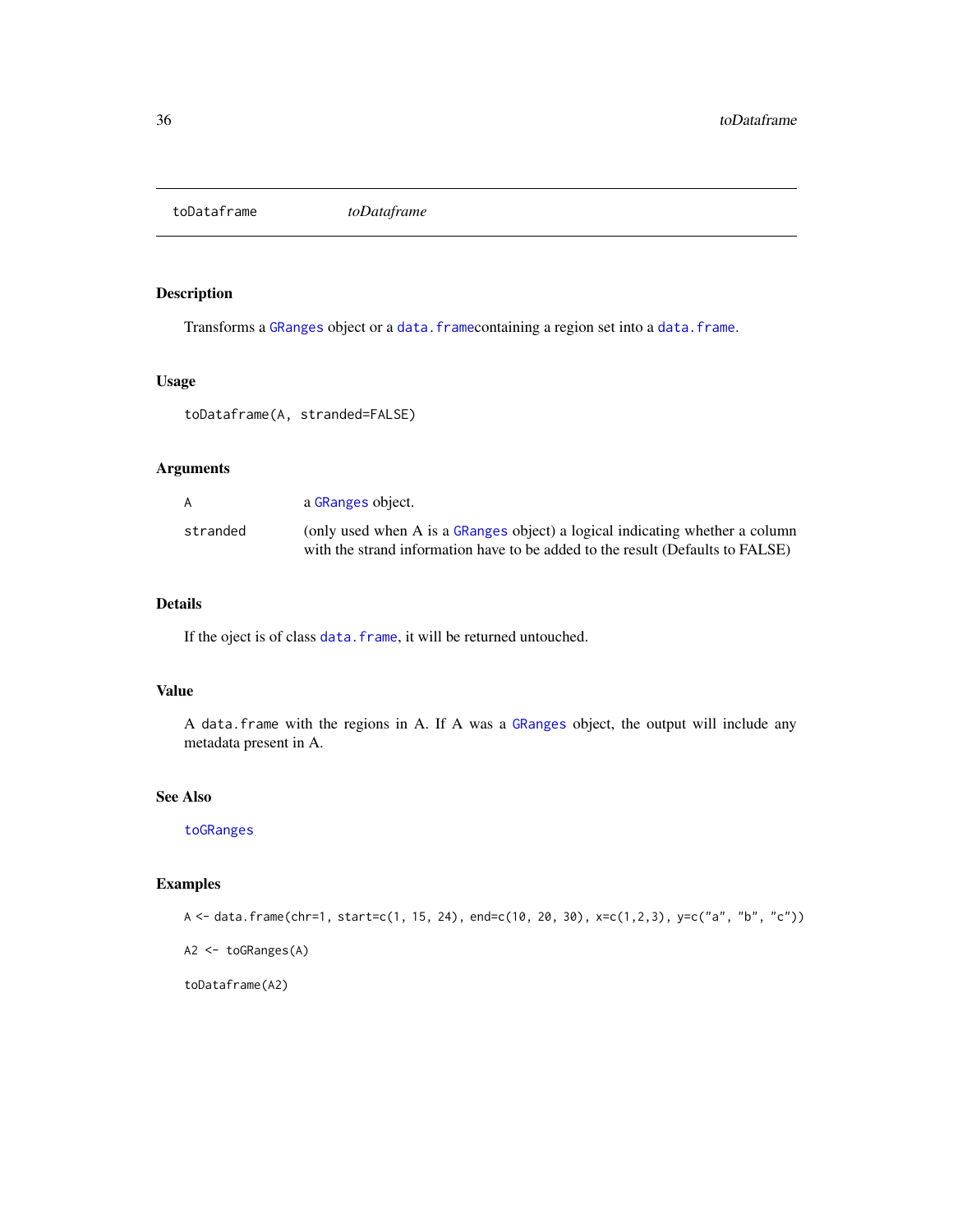<span id="page-36-1"></span><span id="page-36-0"></span>toGRanges *toGRanges*

#### Description

Transforms a file or an object containing a region set into a [GRanges](#page-0-0) object.

#### Usage

```
toGRanges(A, ..., genome=NULL, sep=NULL, comment.char="#")
```
#### Arguments

| A            | a data. frame containing a region set, a GRanges object, a BED file, any type<br>of file supported by rtracklayer::import or a "SimpleRleList" returned by<br>GenomicRanges: : coverage. If there are more than 1 argument, it will build a<br>data frame out out them and process it as usual. If there's only a single argument<br>and it's a character, if it's not an existing file name it will be treated as the<br>definition of a genomic region in the UCSC/IGV format (i.e. "chr9:34229289-<br>34982376") and parsed. |
|--------------|---------------------------------------------------------------------------------------------------------------------------------------------------------------------------------------------------------------------------------------------------------------------------------------------------------------------------------------------------------------------------------------------------------------------------------------------------------------------------------------------------------------------------------|
| .            | further arguments to be passed to other methods.                                                                                                                                                                                                                                                                                                                                                                                                                                                                                |
| genome       | (character or BS genome) The genome info to be attached to the created GR anges.<br>If NULL no genome info will be attached. (defaults to NULL)                                                                                                                                                                                                                                                                                                                                                                                 |
| sep          | (character) The field separator in the text file. If NULL it will be automatically<br>guessed. Only used when reading some file formats. (Defaults to NULL)                                                                                                                                                                                                                                                                                                                                                                     |
| comment.char | (character) The character marking comment lines. Only used when reading<br>some file formats. (Defaults to "#")                                                                                                                                                                                                                                                                                                                                                                                                                 |

#### Details

If A is already a [GRanges](#page-0-0) object, it will be returned untouched.

If A is a data frame, the function will assume the first three columns are chromosome, start and end and create a [GRanges](#page-0-0) object. Any additional column will be considered metadata and stored as such in the [GRanges](#page-0-0) object. There are 2 special cases: 1) if A is a data.frame with only 2 columns, it will assume the first one is the chromosome and the second one the position and it will create a GRanges with single base regions and 2) if the data.frame has the first 3 columns named "SNP", "CHR" and "BP" it will shuffle the columns and repeat "BP" to build a GRanges of single base regions (this is the standard ouput format of plink).

If A is not a data.frame and there are more parameters, it will try to build a data.frame with all parameters and use that data.frame to build the GRanges. This allows the user to call it like toGRanges("chr1", 10, 20).

If A is a character or a character vector and it's not a file or a URL, it assumes it's a genomic position description in the form used by UCSC or IGV, "chr2:1000-2000". It will try to parse the character strings into chromosome, start and end and create a GRanges. The parser can deal with commas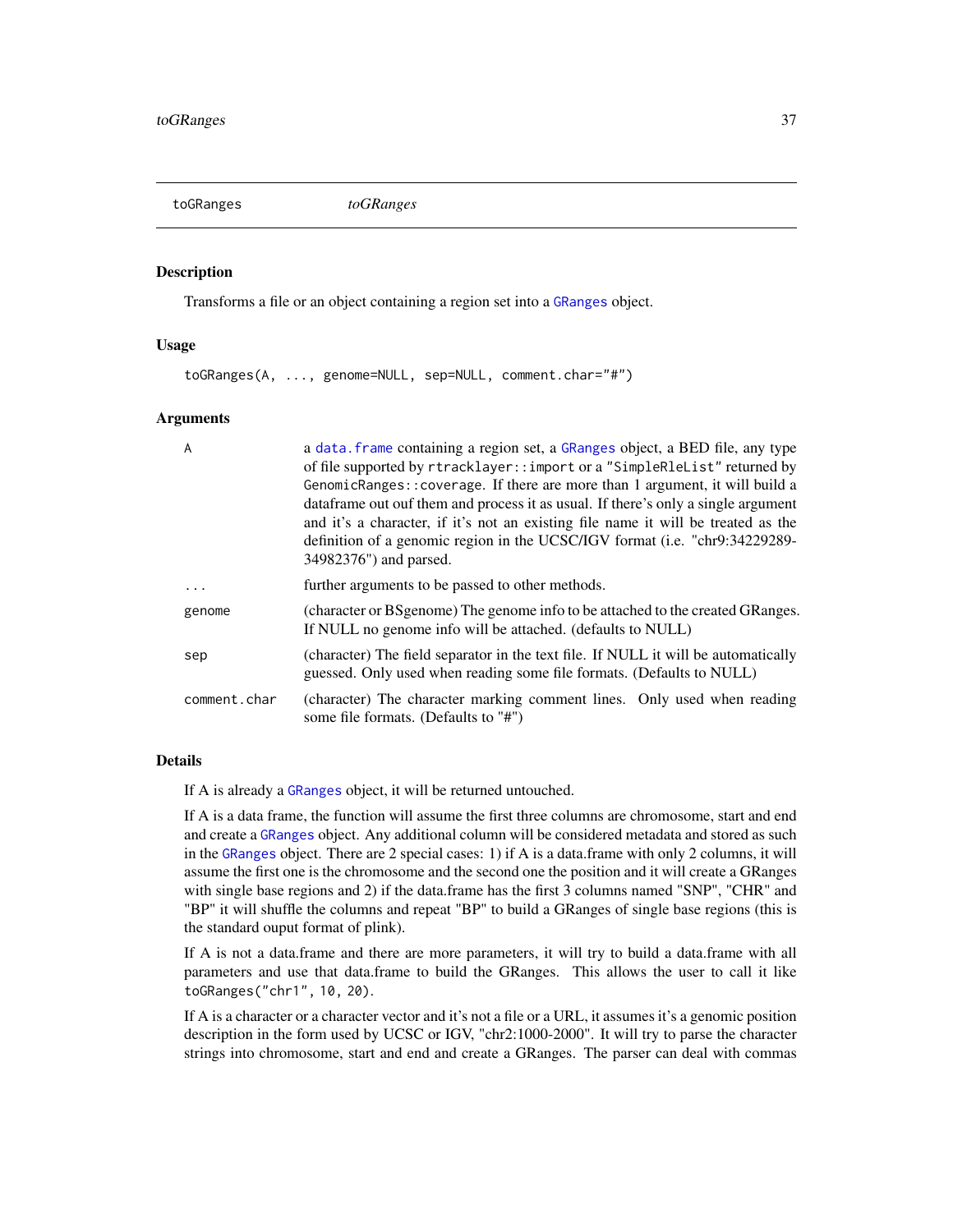<span id="page-37-0"></span>separating thousands (e.g. "chr2:1,000-2,000") and with the comma used as a start/end separator (e.g. "chr2:1000,2000"). These different variants can be mixed in the same character vector.

If A is a "SimpleRleList" it will be interpreted as the result from GenomicRanges::coverage and the function will return a GRanges with a single metadata column named "coverage".

If A is a file name (local or remote) or a connection to a file, it will try to load it in different ways: \* BED files (identified by a "bed" extension): will be loaded using rtracklayer::import function. Coordinates are 0 based as described in the BED specification (https://genome.ucsc.edu/FAQ/FAQformat.html#format1). \* PLINK assoc files (identified by ".assoc", ".assoc.fisher", ".assoc.dosage", ".assoc.linear", ".assoc.logistic"): will be loaded as single-base ranges with all original columns present and the SNPs ids as the ranges names \* Any other file: It assumes the file is a "generic" tabular file. To load it it will ignore any header line starting with comment.char, autodetect the field separator (if not provided by the user), autodetect if it has a header and read it accordingly.

The genome parameter can be used to set the genome information of the created GRanges. It can be either a [BSgenome](#page-0-0) object or a character string defining a genome (e.g. "hg19", "mm10"...) as accepted by the BSgenome::getBSgenome function. If a valid genome is given and the corresponding BSgenome package is installed, the genome information will be attached to the GRanges. If the chromosome naming style from the GRanges and the genome object are different, it will try to change the GRanges styles to match those of the genome using GenomeInfoDb::seqlevelsStyle.

#### Value

A [GRanges](#page-0-0) object with the regions in A

#### **Note**

\*\*IMPORTANT:\*\* Regarding the coordinates, BED files are 0 based while data.frames and generic files are treated as 1 based. Therefore reading a line "chr9 100 200" from a BED file will create a 99 bases wide interval starting at base 101 and ending at 200 but reading it from a txt file or from a data. frame will create a 100 bases wide interval starting at 100 and ending at 200. This is specially relevant in 1bp intervals. For example, the 10th base of chromosome 1 would be "chr1 9 10" in a BED file and "chr1 10 10" in a txt file.

#### See Also

[toDataframe](#page-35-1)

#### Examples

```
A <- data.frame(chr=1, start=c(1, 15, 24), end=c(10, 20, 30), x=c(1,2,3), y=c("a", "b", "c"))gr1 <- toGRanges(A)
```

```
#No need to give the data.frame columns any specific name
A <- data.frame(1, c(1, 15, 24), c(10, 20, 30), x=c(1,2,3), y=c("a", "b", "c"))
gr2 <- toGRanges(A)
```

```
#We can pass the data without building the data.frame
gr3 <- toGRanges("chr9", 34229289, 34982376, x="X")
```
#And each argument can be a vector (they will be recycled as needed)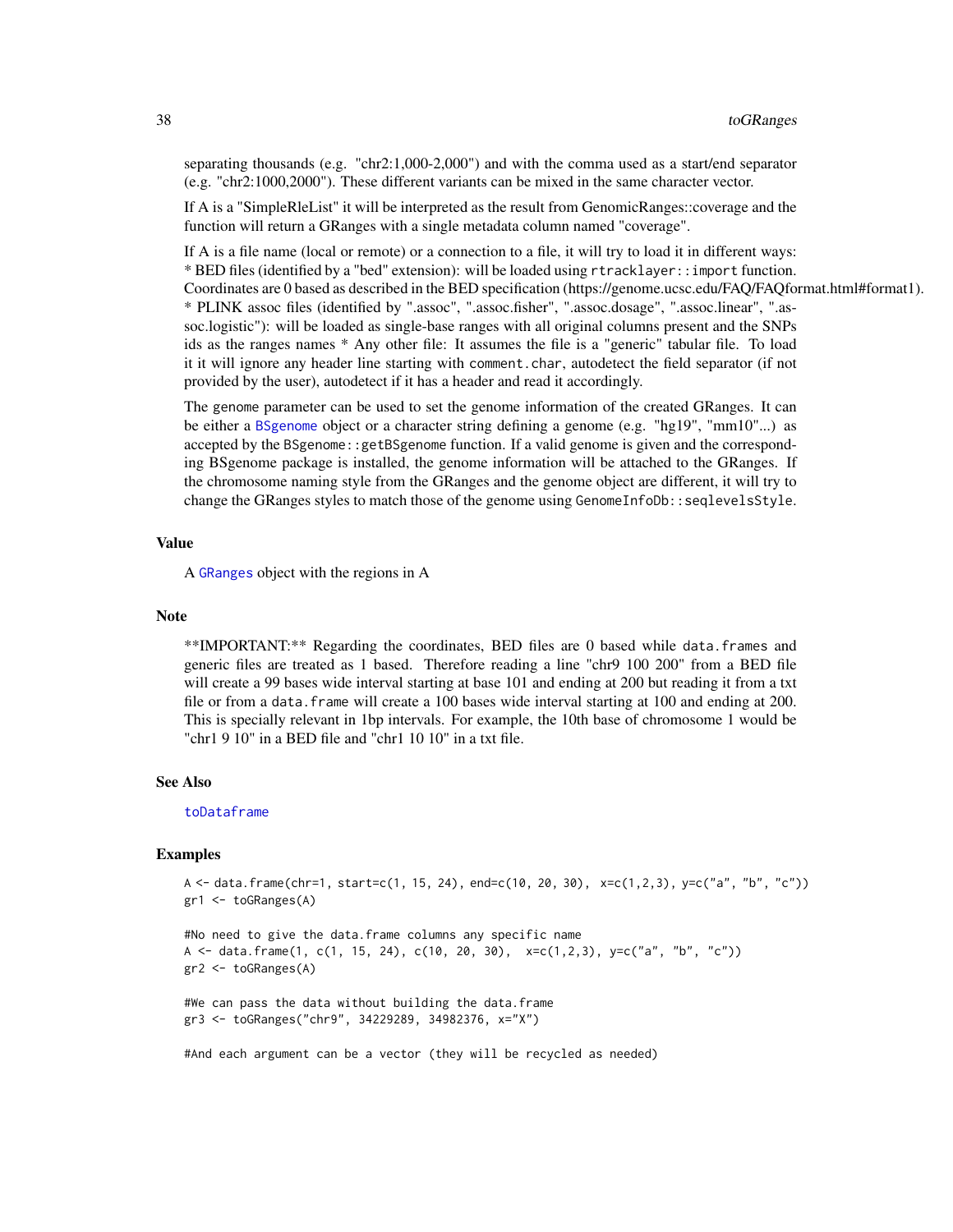#### <span id="page-38-0"></span>uniqueRegions 39

```
gr4 <- toGRanges("chr9", c(34229289, 40000000), c(34982376, 50000000), x="X", y=c("a", "b"))
#toGRanges will automatically convert the second and third argument into numerics
gr5 <- toGRanges("chr9", "34229289", "34982376")
#It can be a file from disk
bed.file <- system.file("extdata", "my.special.genes.txt", package="regioneR")
gr6 <- toGRanges(bed.file)
#Or a URL to a valid file
#gr7 <- toGRanges("http://path.to/myfile.bed")
#It can also parse genomic location strings
gr8 <- toGRanges("chr9:34229289-34982376")
#more than one
gr9 <- toGRanges(c("chr9:34229289-34982376", "chr10:1000-2000"))
#even with strange and mixed syntaxes
gr10 <- toGRanges(c("chr4:3873-92928", "chr4:3873,92928", "chr5:33,444-45,555"))
#if the genome is given it is used to annotate the resulting GRanges
gr11 <- toGRanges(c("chr9:34229289-34982376", "chr10:1000-2000"), genome="hg19")
#and the genome is added to the GRanges even if A is a GRanges
gr12 <- toGRanges(gr6, genome="hg19")
#And it will change the chromosome naming of the GRanges to match that of the
#genome if it is possible (using GenomeInfoDb::seqlevelsStyle)
gr2
gr13 <- toGRanges(gr2, genome="hg19")
#in addition, it can convert other objects into GRanges such as the
#result of GenomicRanges::coverage
gr14 <- toGRanges(c("1:1-20", "1:5-25", "1:18-40"))
cover <- GenomicRanges::coverage(gr14)
gr15 <- toGRanges(cover)
```
uniqueRegions *Unique Regions*

#### **Description**

Returns the regions unique to only one of the two region sets, that is, all parts of the genome covered by only one of the two region sets.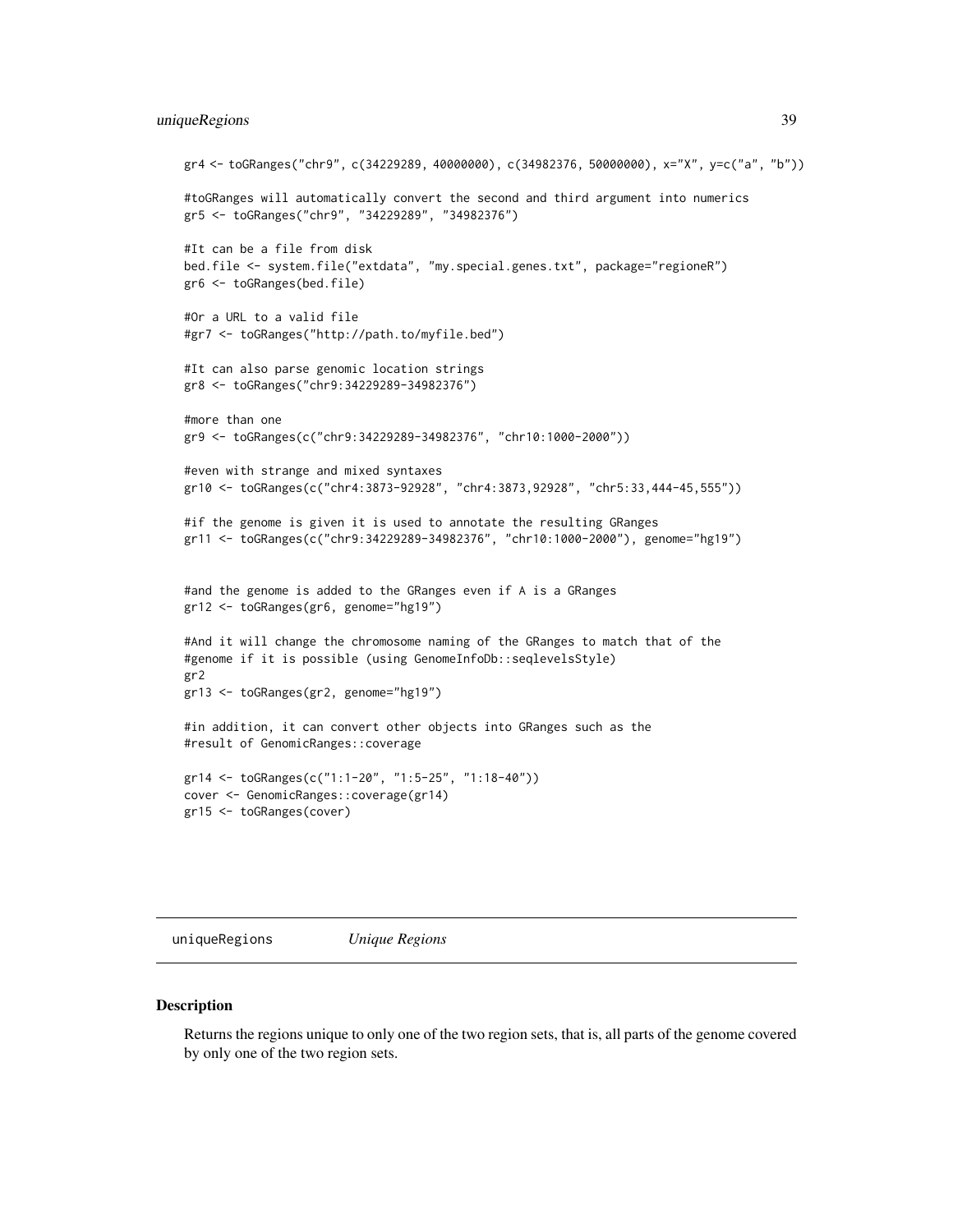#### Usage

uniqueRegions(A, B)

#### Arguments

| A  | a region set in any of the accepted formats by to GRanges (Genomic Ranges,<br>data. frame, etc |
|----|------------------------------------------------------------------------------------------------|
| B. | a region set in any of the accepted formats by to GRanges (Genomic Ranges,<br>data. frame, etc |

#### Value

It returns a [GenomicRanges](#page-0-0) object with the regions unique to one of the region sets.

#### Note

All metadata (additional columns in the region set in addition to chromosome, start and end) will be ignored and not present in the returned region set.

#### See Also

[toGRanges](#page-36-1), [subtractRegions](#page-34-1), [commonRegions](#page-4-1), [mergeRegions](#page-18-1)

#### Examples

A <- data.frame("chr1", c(1, 10, 20, 30), c(12, 13, 28, 40))

B <- data.frame("chr1", 25, 35)

```
uniques <- uniqueRegions(A, B)
```
plotRegions(list(A, B, uniques), chromosome="chr1", regions.labels=c("A", "B", "uniques"), regions.colors=3:1)

<span id="page-39-0"></span>